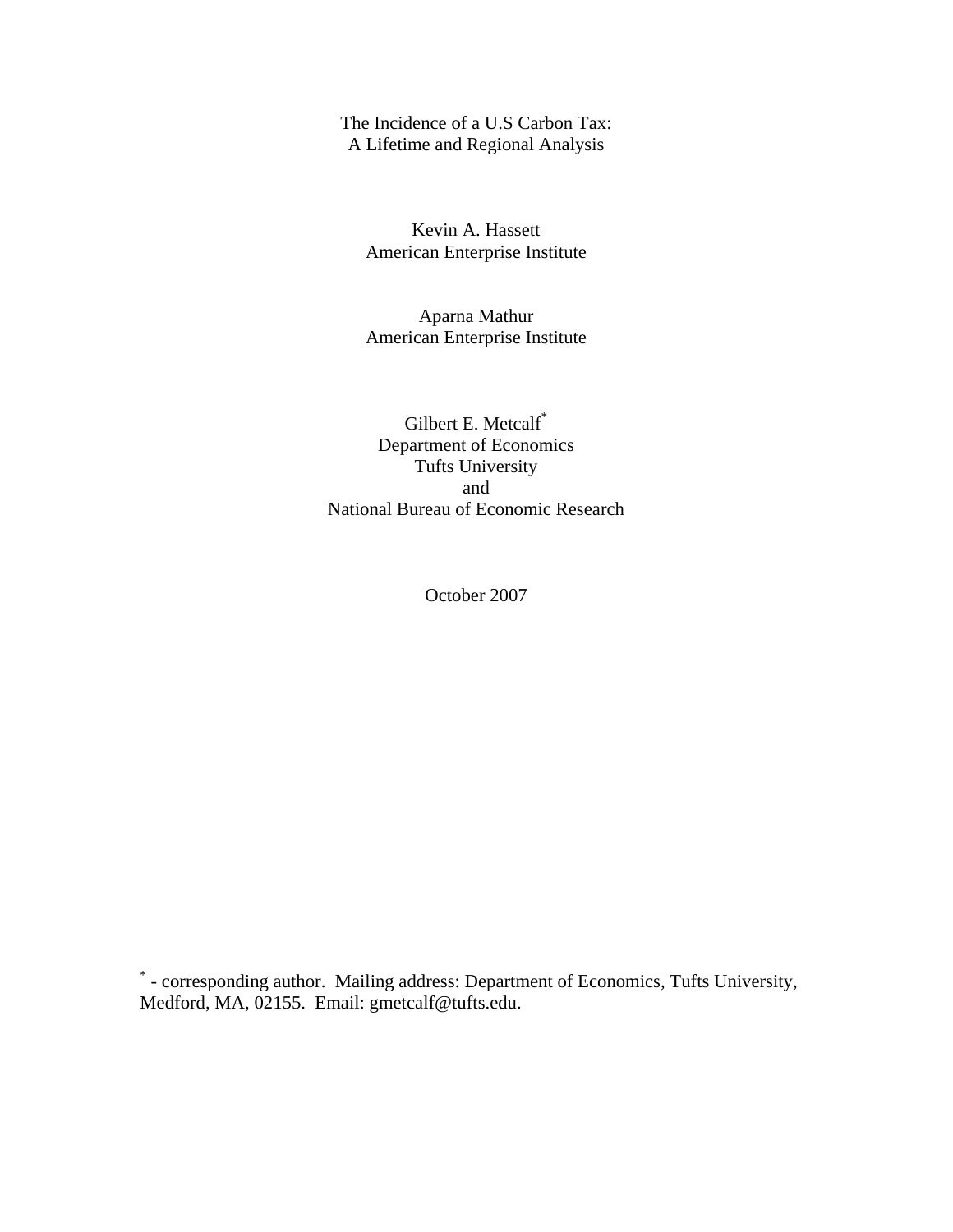# The Incidence of a U.S Carbon Tax: A Lifetime and Regional Analysis

# *Abstract*

This paper measures the direct and indirect incidence of a carbon tax using current income and two measures of lifetime income to rank households. Our two measures of lifetime income are current consumption and adjusted or "lifetime" consumption. The use of the adjusted lifetime measure for consumption is intended to correct for long-run predictable swings in behavior. Our results suggest that in general, carbon taxes appear to be more regressive when income is used as a measure of economic welfare, than when consumption (current or lifetime) is used to measure incidence. Further, the direct component of the tax, in any given year, is significantly more regressive than the indirect component. In fact, for 1987, the indirect component of the tax is actually mildly progressive, as the higher deciles tend to pay a larger fraction of their consumption in carbon taxes. Finally we observe a shift over time with the direct component of carbon taxes becoming smaller in relation to the indirect component. These effects have mostly offset each other, and the overall distribution of the total tax burden has not changed much over time.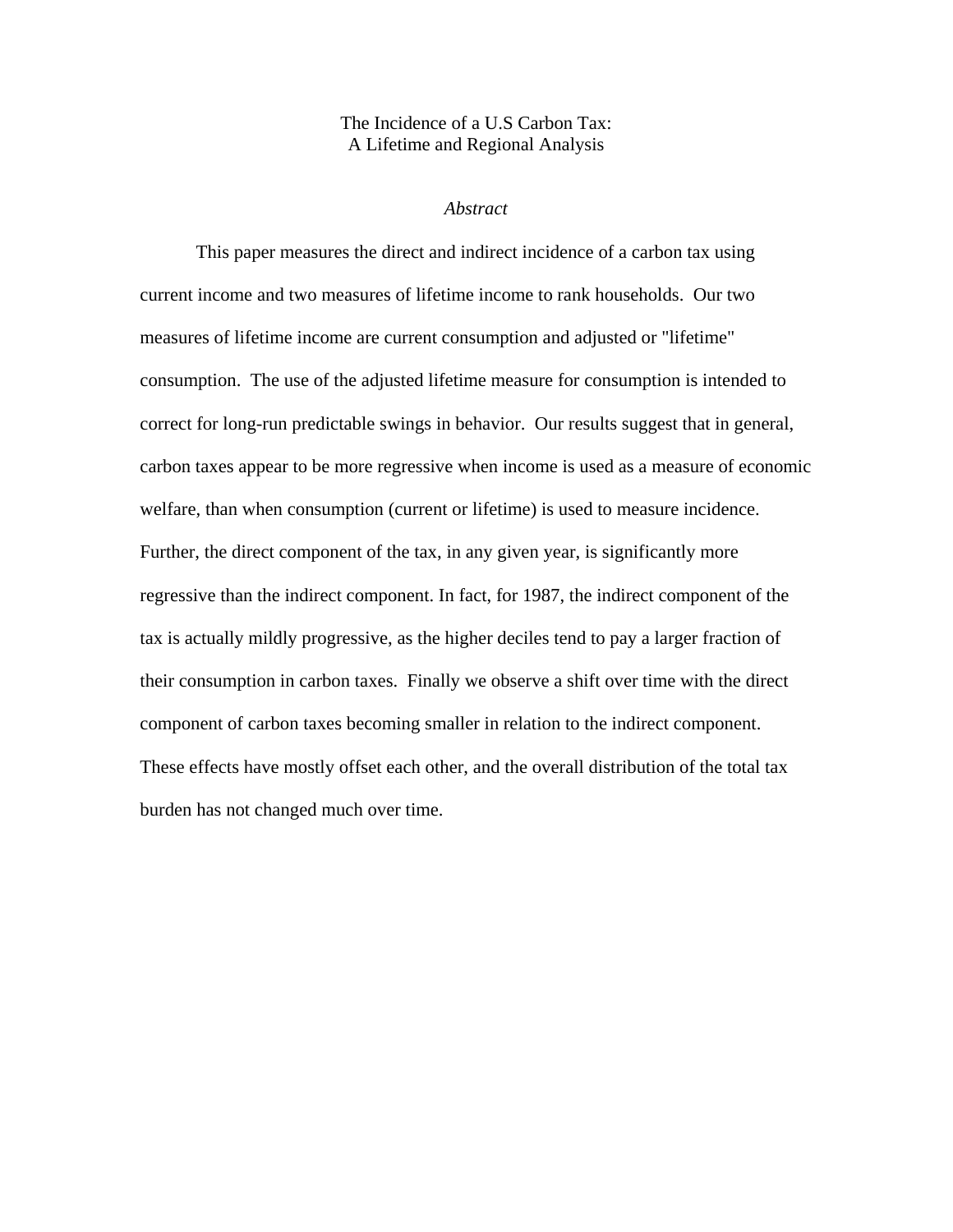## 1. Introduction

Economists have long argued that market based instruments are more efficient than regulations as a means of addressing the social damages arising from polluting activities. By market-based instruments we mean policies that force firms to "internalize" the cost of polluting activities. In the context of climate change arising from greenhouse gas (GHG) emissions, the polluting activity is the release of carbon dioxide and other greenhouse gases.<sup>1</sup> Carbon taxes and cap and trade systems are two examples of market based instruments that create a cost to emissions. A carbon tax does this directly by taxing the carbon content of fuels while a cap and trade system imposes a cost by requiring the surrender of valuable permits in proportion to the carbon content of fossil fuels. $2$ 

U.S. greenhouse gas emissions equaled 7,147 million metric tons of  $CO<sub>2</sub>$ equivalent (MMCO<sub>2</sub>e) in 2005, an increase of 17 percent over 1990 levels. Carbon dioxide emissions account for the vast bulk of emissions and equaled  $6008.6$  MMCO<sub>2</sub> in that year. A consensus is emerging in the United States that climate change is a critical issue requiring a reduction in GHG emissions. Several bills have been proposed in the current Congressional legislative session to control greenhouse gas emissions.<sup>3</sup> And at the end of May, President Bush called for the United States along with other major greenhouse gas emitting countries to "set a long-term goal for reducing greenhouse gases" (Stolberg (2007)). The recent releases of reports by Intergovernmental Panel on

 $\overline{a}$ 

 $<sup>1</sup>$  The major greenhouse gases include carbon dioxide, methane, nitrous oxide, and various fluorocarbons</sup> and other gases.

 $2$  While this analysis focuses on energy-related carbon emissions only, a carbon tax or cap and trade system can incorporate all greenhouse gases, typically by using the 100 year global warming potential coefficient for the various gases to convert to a  $CO<sub>2</sub>$  equivalent.

<sup>&</sup>lt;sup>3</sup> Paltsev et al. (2007) describe and conduct an economic analysis of climate mitigation scenarios based on these proposals.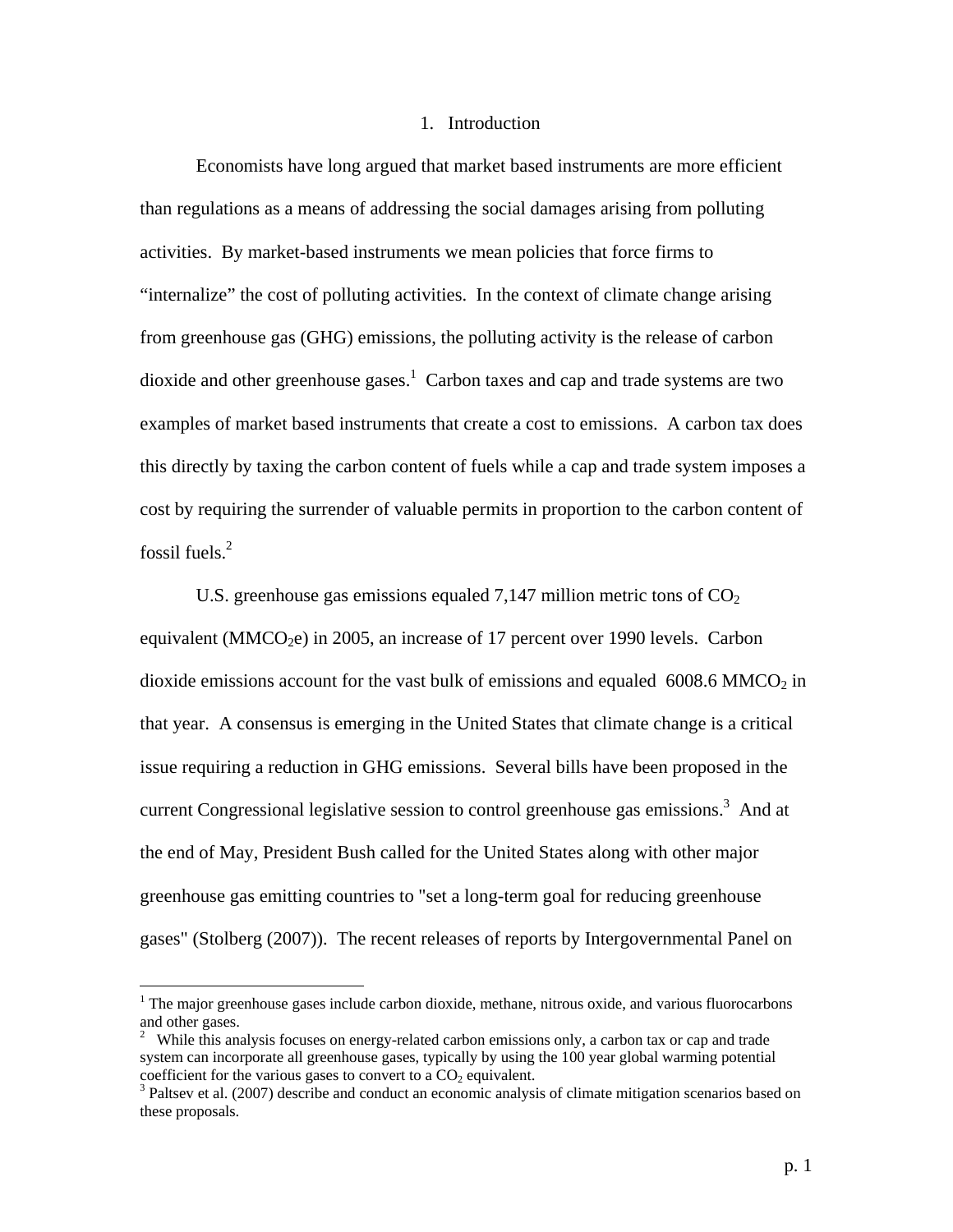Climate Change Fourth Assessment Report's Working Groups provide additional evidence to support the role of anthropogenic warming. Working Group I describes the build-up of greenhouse gas concentrations and the role of human activity clearly:

Global atmospheric concentrations of carbon dioxide, methane and nitrous oxide have increased markedly as a result of human activities since 1750 and now far exceed pre-industrial values determined from ice cores spanning many thousands of years. The global increases in carbon dioxide concentration are due primarily to fossil fuel use and land use change, while those of methane and nitrous oxide are primarily due to agriculture.

Intergovernmental Panel on Climate Change (2007), p. 2

 A major concern with either a carbon tax or a cap and trade program to reduce emissions is that the burden of the costs arising from the policy will fall disproportionately on poorer households – or in the terminology of incidence analysis, the policies will be regressive.<sup>4</sup> Metcalf (1999, 2007) argues that even if a carbon tax is regressive, a carbon tax reform (combining a carbon tax with a revenue neutral reduction in some other tax) can be distributionally neutral or even progressive if desired.

 In this paper, we focus on a related but different point. We measure to what extent a carbon tax is regressive in a lifetime income framework.<sup>5</sup> We also decompose the burden of the tax into direct and indirect components. The direct component measures household burdens from their direct consumption of fuels (gasoline, home heating, and electricity) while the indirect component measures the increase in the cost of other goods resulting from the higher fuel costs used in their production. We look at

 $\overline{a}$ 

<sup>&</sup>lt;sup>4</sup> The costs of a regressive policy as a share of income fall as income rises. The opposite holds for a progressive policy. We are focusing only on the higher costs of fossil fuels arising from the policies. We do not focus on the use of the funds from a carbon tax or from auctioning permits in this paper.

<sup>&</sup>lt;sup>5</sup> Without loss of generality we will frame the policy as a carbon tax. The analysis is identical for a cap and trade program where the permits are auctioned.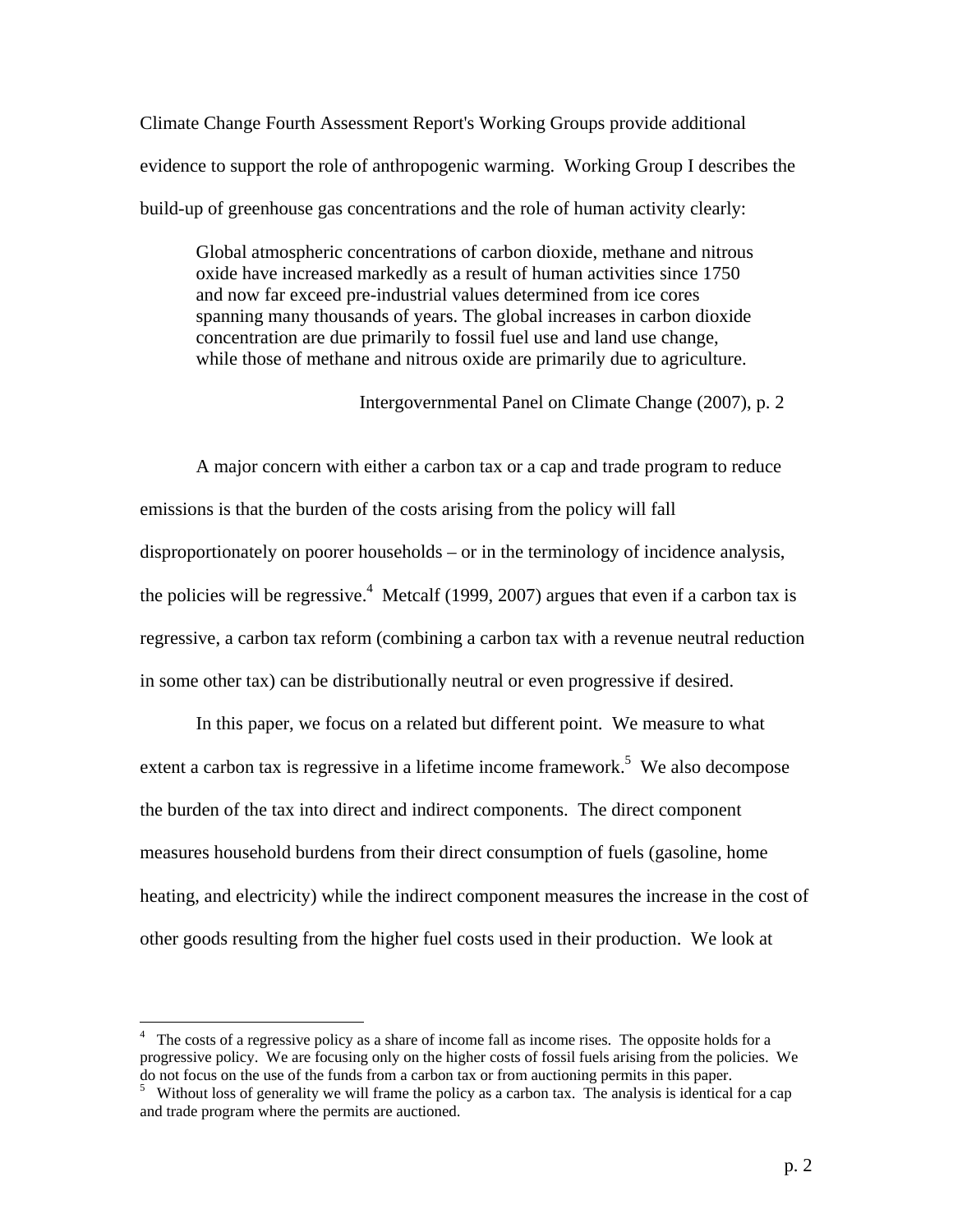three different years, 1987, 1997, and 2003 to see how the incidence pattern would change had a carbon tax been in effect in these three time periods.

Our results suggest that in general, carbon taxes appear to be more regressive when income is used as a measure of economic welfare than when consumption (current or lifetime) is used to measure incidence. Further, the direct component of the tax, in any given year, is more regressive than the indirect component. In fact, for 1987, the indirect component of the tax is actually mildly progressive, as the higher income groups tend to pay a larger fraction of their "income" in carbon taxes.

Studying the intertemporal distribution, we find that between 1987 and 2003, direct taxes have become marginally less regressive, while indirect taxes have become marginally more regressive. As a result, the distribution of the total tax burden has not changed much over time.

Carbon taxes are also thought to have uneven regional effects. We report the average carbon tax paid per household across regions and find that the regional variation is at best modest. Surprisingly much of the variation that we do observe arises from the indirect carbon tax rather than the direct tax. In other words, it is not differences in driving patters that drive the variation but rather the choice of energy intensive commodities in different regions.

In the next section, we explore different methods used to measure incidence and motivate the lifetime measure of consumption employed in Bull et al.(1994). Section III details our data and methodology. Section IV presents results for the economic incidence of the tax. Section V explores the geographic incidence of the tax. Section VI concludes.

p. 3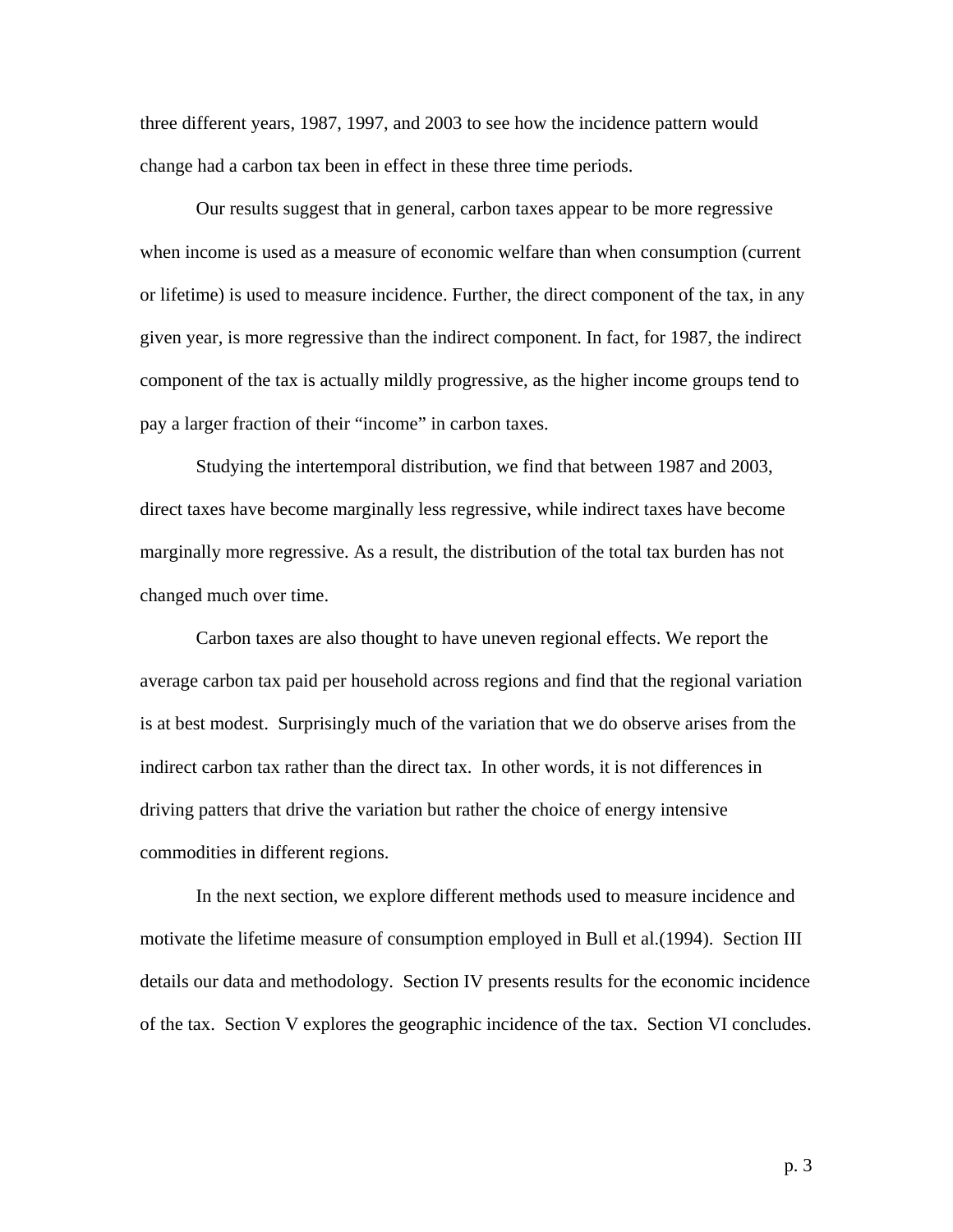## II. Measurement of Incidence

Tax incidence measures the ultimate impact of a tax on the welfare of members of society. The economic incidence of a tax may differ markedly from the statutory incidence due to price changes. For a carbon tax, the short run economic incidence is likely to differ markedly from the economic incidence. While the statutory incidence of an upstream tax on gasoline may be on the refinery owner, the economic incidence is likely to be on final consumers as the tax is shifted forward to consumers in the form of higher prices. Measuring the incidence of a tax requires numerous assumptions and we begin the analysis by setting out our assumptions and methodology.

First, we must determine the appropriate unit of observation, which could be an individual or a household. For this study, we use the household as a unit. Second, we must choose the appropriate time frame of analysis. As we discussed in the introduction, the choice of the time frame for the analysis is extremely important. Early tax incidence analysis used current income as the base i.e. it compared the tax liability over a short period to income earned over that period. Following Friedman (1957) and the permanent income hypothesis, there was a realization that consumption decisions are made over a longer time horizon. Hence income should be measured as the present discounted value of lifetime earnings and inheritances. Failing to do so creates substantial measurement problems, particularly at the low end of the income distribution. For example, elderly people drawing down their savings in retirement will look poor when in fact, they may be comfortably well off in a lifetime context. In other words, many low-income people are not necessarily poor.<sup>6</sup> Caspersen and Metcalf (1993) report cross tabulations on income

 $\overline{a}$ 

<sup>&</sup>lt;sup>6</sup> Pechman (1985) realized that income data for the low income groups suffered from substantial income mismeasurement. Since then, the approach adopted by him and several others, including in this paper, is to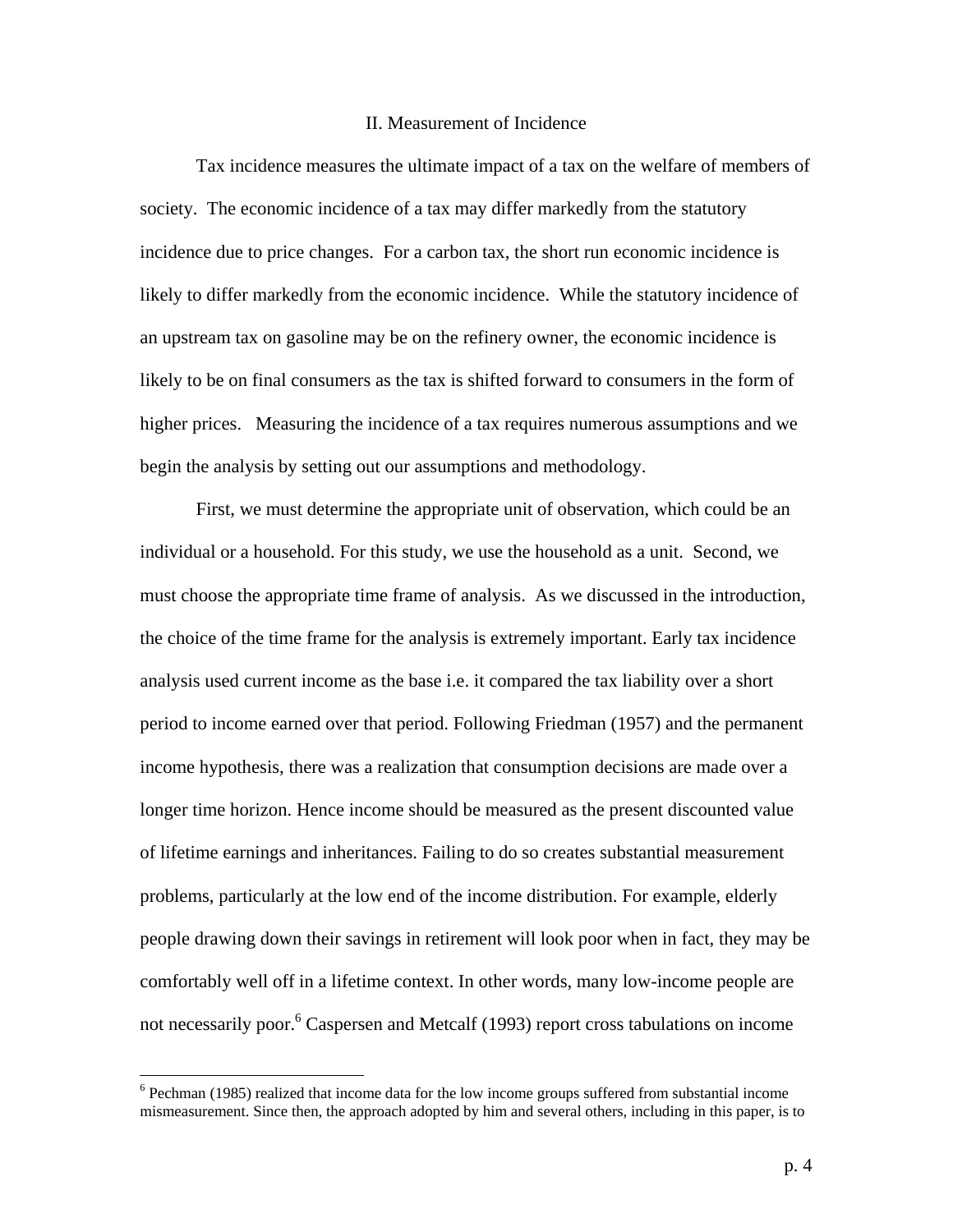and consumption that show that a large fraction of households are in consumption deciles substantially above their income deciles.

Poterba (1989) follows the approach of using current consumption as a proxy for permanent income, since if consumer behavior is consistent with the permanent income hypothesis, then consumers would set current consumption proportional to permanent income. However, as we mentioned earlier, using data from the 1987 Consumer Expenditure Survey, Bull et al. (1994) show that consumption, instead of being smooth, closely tracks current income over the lifecycle. Moreover, energy consumption also shows a marked lifetime pattern.

This could be problematic for the incidence measurement. Suppose that as people grow old their energy consumption becomes a larger share of their total consumption, and suppose, as well, that over a lifetime the energy tax has a proportional incidence, then using current consumption to measure lifetime income, the energy tax would appear regressive.

As an alternative to current consumption, we use an adjusted lifetime measure for consumption that is intended to correct for long-run predictable swings in behavior. This measure was first employed in Bull et al. (1994). Ideally, a lifetime measure of incidence would be constructed by taking the ratio of lifetime energy taxes to lifetime earnings. Unfortunately, the lack of any sufficiently long longitudinal panel data set precludes such an approach. $<sup>7</sup>$ </sup>

discard the bottom half of the lowest decile i.e. to only look at the bottom 5-10 percent in the bottom decile, rather than the entire 10 percent.

<sup>&</sup>lt;sup>7</sup> The Panel Study of Income Dynamics (PSID) has good data on income but lacks detailed data on consumption which we would require. Other authors have used it to study the lifetime incidence of alcohol and cigarette taxes (Lyon and Schwab, 1995) and gasoline taxes (Chernick and Reschovsky, 1992).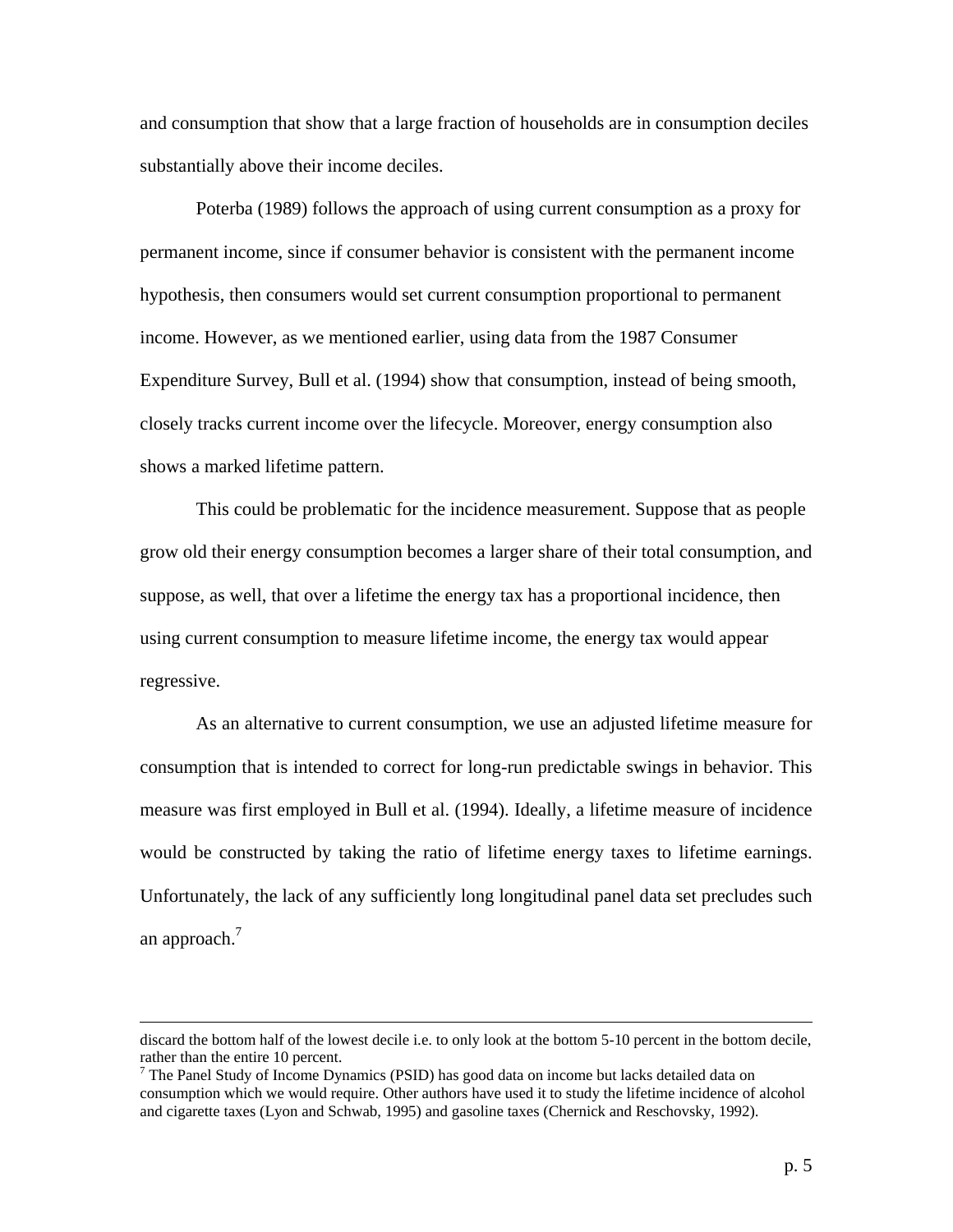To proxy for lifetime consumption, we therefore use the age profile of people sampled in a particular year by the Consumer Expenditure Survey (a more detailed analysis is presented in the Appendix). In particular, we first classify people into different sub samples based on their educational level, since the pattern of income and consumption will be quite different for people with vastly different human capital stocks. For each sub sample, we then calculate a "typical" path of consumption through the averages for the age groups. For a given person in the sub sample we know the ratio of their current consumption to the average for their age group. We then compute their lifetime consumption by multiplying this ratio by the present value of the typical lifetime path.

For example, suppose an individual is a 35-year-old PhD whose energy consumption is 80 percent of the average for her age and education group. Let's say the present discounted value of total lifetime energy consumption for a person with a PhD is \$80,000, then for this individual, the imputed lifetime energy consumption is \$64,000.

This procedure allows the age profile of each variable to be different. This flexibility helps to control for any confounding effects on the incidence calculation that predictable lifetime patterns of consumption behavior introduce in the cross-section. For example, suppose an alternative lifetime correction method was used where the share of consumption received at age 35 was used as the correction method. If 5 percent of consumption occurs on average at age 35 for a person in a given educational class, then that person's imputed lifetime consumption is 20 times their current consumption. Suppose that the lifetime incidence correction did not renormalize for each variable studied, but rather used the same correction factor for energy consumption. Then one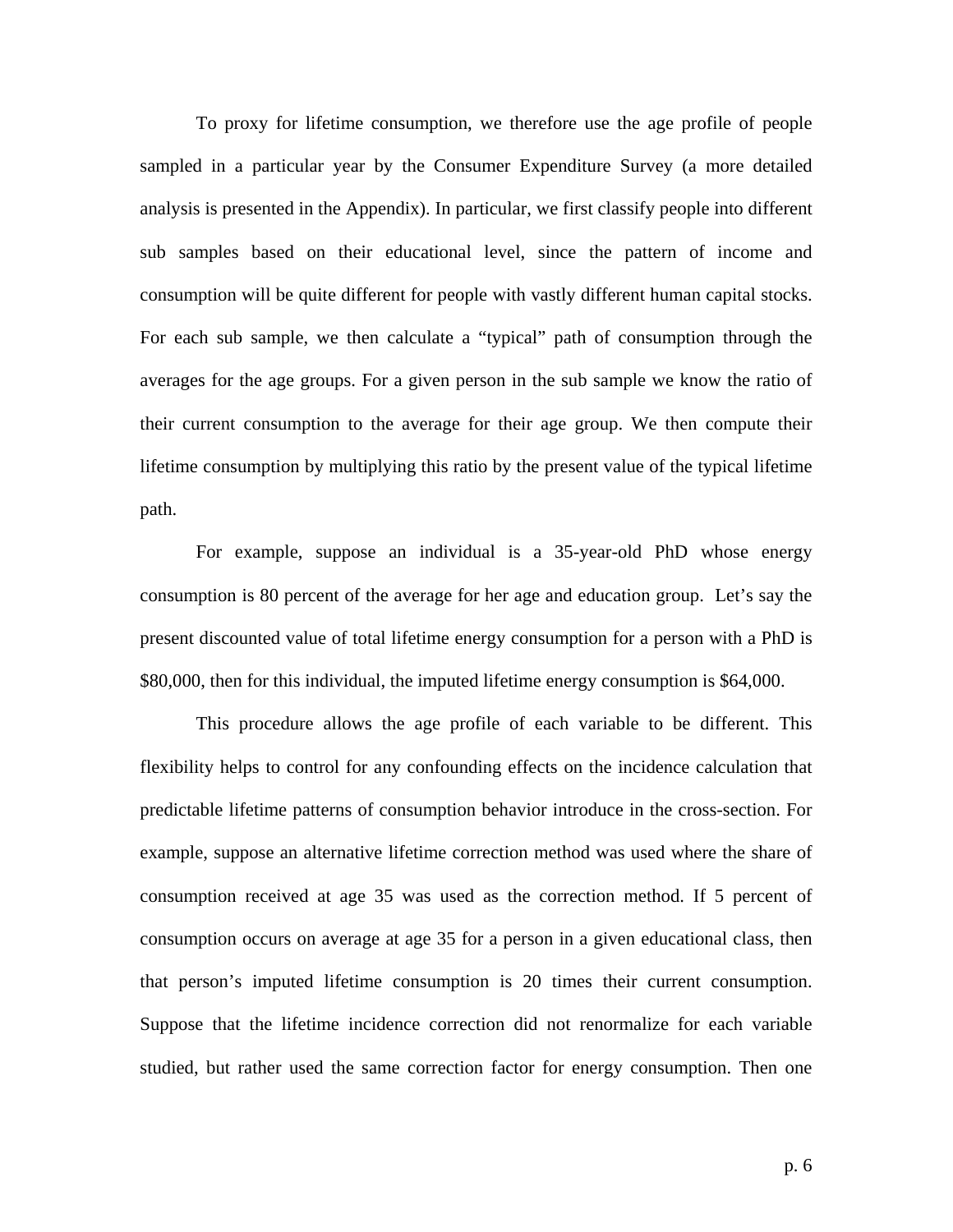would multiply current energy consumption by 20 to impute lifetime energy consumption. But if in reality, 10 percent of energy consumption is spent on average at age 35 for a person in a given educational class, then that person's imputed lifetime energy consumption should be 10 times their current energy consumption. Failing to renormalize the incidence correction for each of the variables studied in this example would incorrectly double lifetime energy consumption, biasing incidence results.

Using consumption as the base for measuring income also addresses the problem of transitory income shocks. For instance, a downward shock to income may push the recipient into a lower income decile, while leaving their energy consumption unchanged (especially if the income shock is temporary). In this case, the ratio of energy taxes to income would be higher than it would be under a correct lifetime measure. Similarly, an upward shock to income may push the recipient into a higher income decile, while leaving their energy consumption unchanged. Here, the ratio of energy taxes to income is lower than it would be under a correct lifetime measure. The combination of these effects would lead an income-based lifetime incidence correction to be biased toward regressivity. When lifetime incidence is measured against consumption, however, such transitory effects are less likely to lead to bias, since energy consumption and total consumption are likely to react together to income shocks, if they react at all.

The final issue in an incidence analysis is how to allocate the tax burden. Taxes on energy can be passed forward into higher consumer prices or backward in the form of lower returns to factors of supply (capital, labor, and resource owners). A number of large-scale general equilibrium models suggest that in the short to medium run, the burden of a carbon tax will be passed forward into higher consumer prices. See, for

p. 7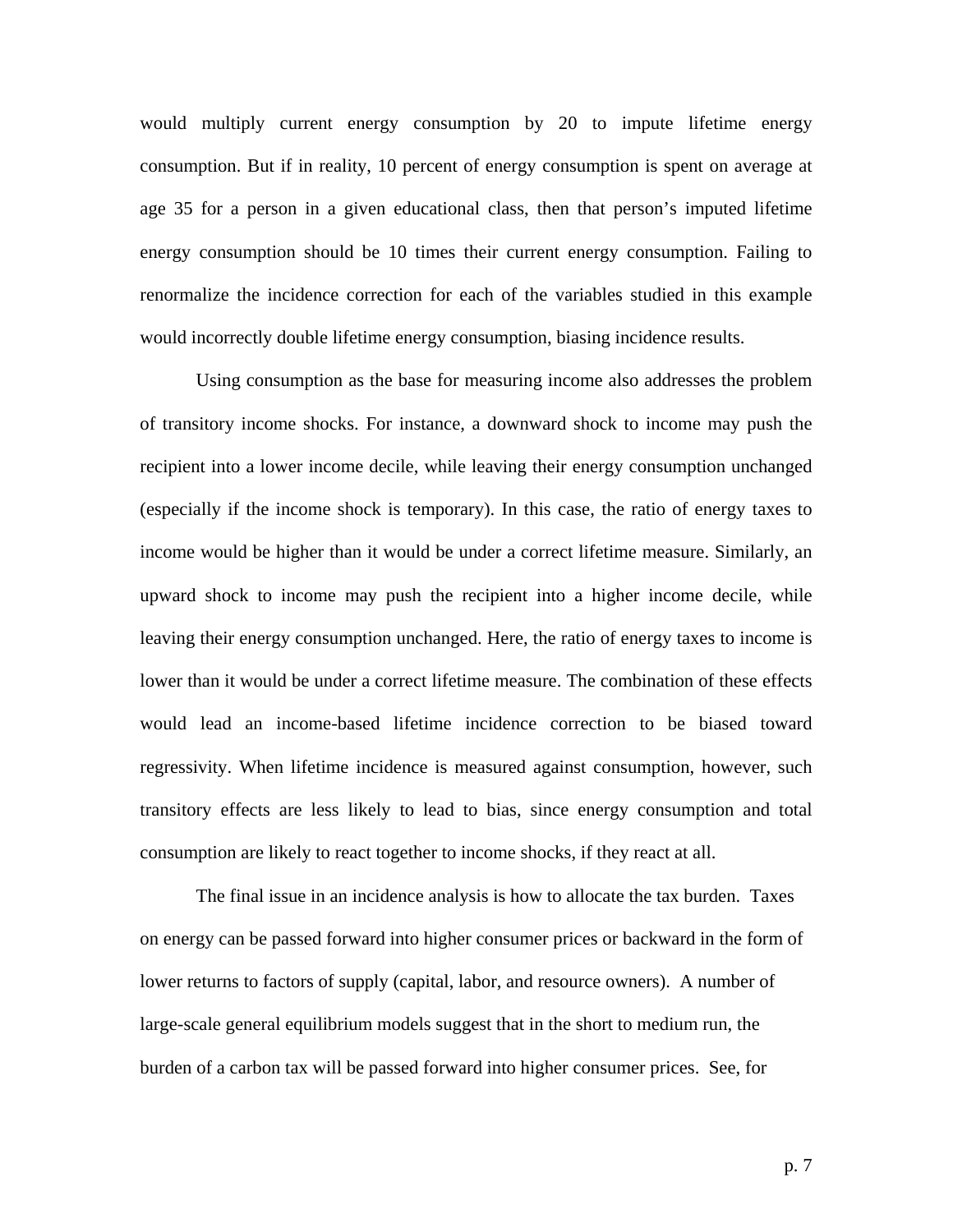example, Bovenberg and Goulder (2001) and Paltsev, et al. (2007) for recent studies indicating that the short-run burden of a carbon tax will be essentially on consumers. Based on the results of these and similar studies, we assume that the burden of the carbon tax falls on consumers.

### III. Methodology and Data

 For purposes of our analysis, we consider the effect of a carbon tax set at a rate of \$15 per metric ton of carbon dioxide assuming it were in effect in three different years: 1987, 1997, and 2003. This allows us to see how changing consumption patterns over time influence the distribution of the tax. Because we are considering a carbon tax in different years, we deflate the tax rate to keep it constant in year 2005 dollars. Using the CPI deflator, the tax rates we consider are \$8.73 in 1987, \$12.33 in 1997, and \$14.13 in 2003. The incidence calculations require two types of data. First, to assess the impact of the carbon tax on industry prices and subsequently on prices of consumer goods, we use the Input-Output matrices provided by the U.S. Bureau of Economic Analysis. Second, once we have the predicted price increases for the consumer goods, we need to assess incidence at the household level. For this, we used data from the U.S. Bureau of Labor Statistics Consumer Expenditure Survey for various years. In this section, we explain briefly our use of these two different data sets. A more detailed explanation of our methodology is provided in the Appendix.

Energy related emissions of  $CO<sub>2</sub>$  were 4,821 million tons in 1987, 5,422 million tons in 1997, and 5,800 million tons in 2003. Given the tax rates and ignoring initial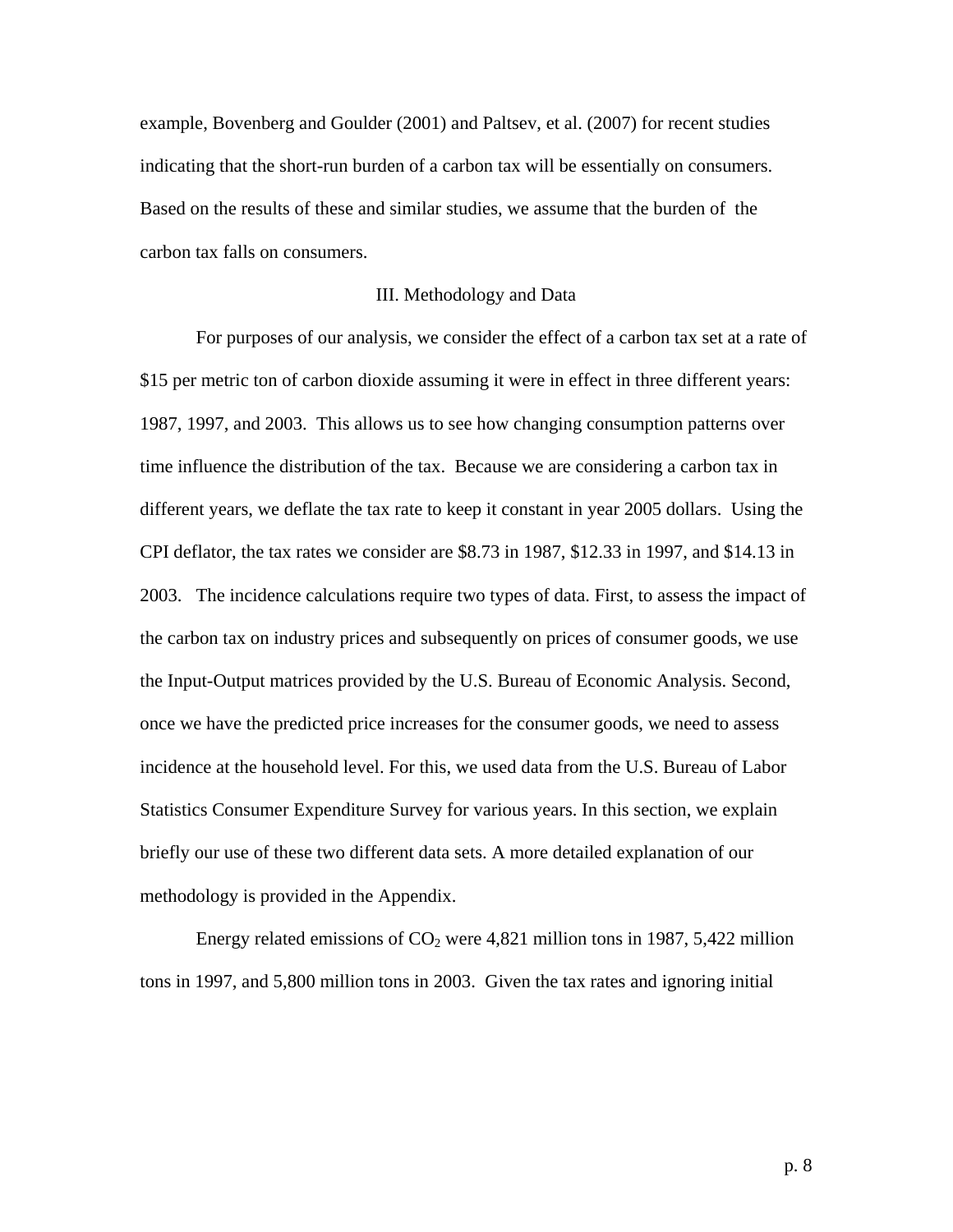reductions in emissions, the tax would raise \$42.1 billion in 1987, \$66.9 billion in 1997, and \$82.0 billion in  $2003.<sup>8</sup>$ 

 We assume the tax is levied on coal at the mine mouth, natural gas at the well head, and on petroleum products at the refinery. Imported fossil fuels are also subject to the tax. As noted above we assume in all cases that the tax is passed forward to consumers in the form of higher energy prices. Metcalf (2007) estimates that a tax of \$15 per metric ton of  $CO<sub>2</sub>$  applied to average fuel prices in 2005 would nearly double the price of coal, assuming the tax is fully passed forward. Petroleum products would increase in price by nearly 13 percent and natural gas by just under 7 percent. The tax is also passed on indirectly to other industries that use these energy sources as inputs.

 The procedure for evaluating the effect of a carbon tax as it is passed through the economy is discussed in detail in Fullerton (1995) and Metcalf (1999). We provide a summary of the methodology in the Appendix. The starting point for the analysis is the use of Input-Output matrices available from the Bureau of Economic Analysis. In particular, we use the Summary Make and Use matrices from the I-O tables for 1987, 1997, and 2003. The Make matrix shows how much each industry makes of each commodity and the Use matrix shows how much of each commodity is used by each industry. Using these two matrices for each year, we derive an industry-by-industry transactions matrix which enables us to trace the use of inputs by one industry by all other industries. Various adding-up identities along with assumptions about production and trade allow the accounts to be manipulated to trace through the impact of price changes (and taxes) in one industry on the products of all other industries in the economy.

 $\overline{a}$ 

 $8$  An analysis by the Energy Information Administration suggests that a \$15 tax on  $CO_2$  would reduce emissions by about five percent in the short-run (see Energy Information Administration (2006)).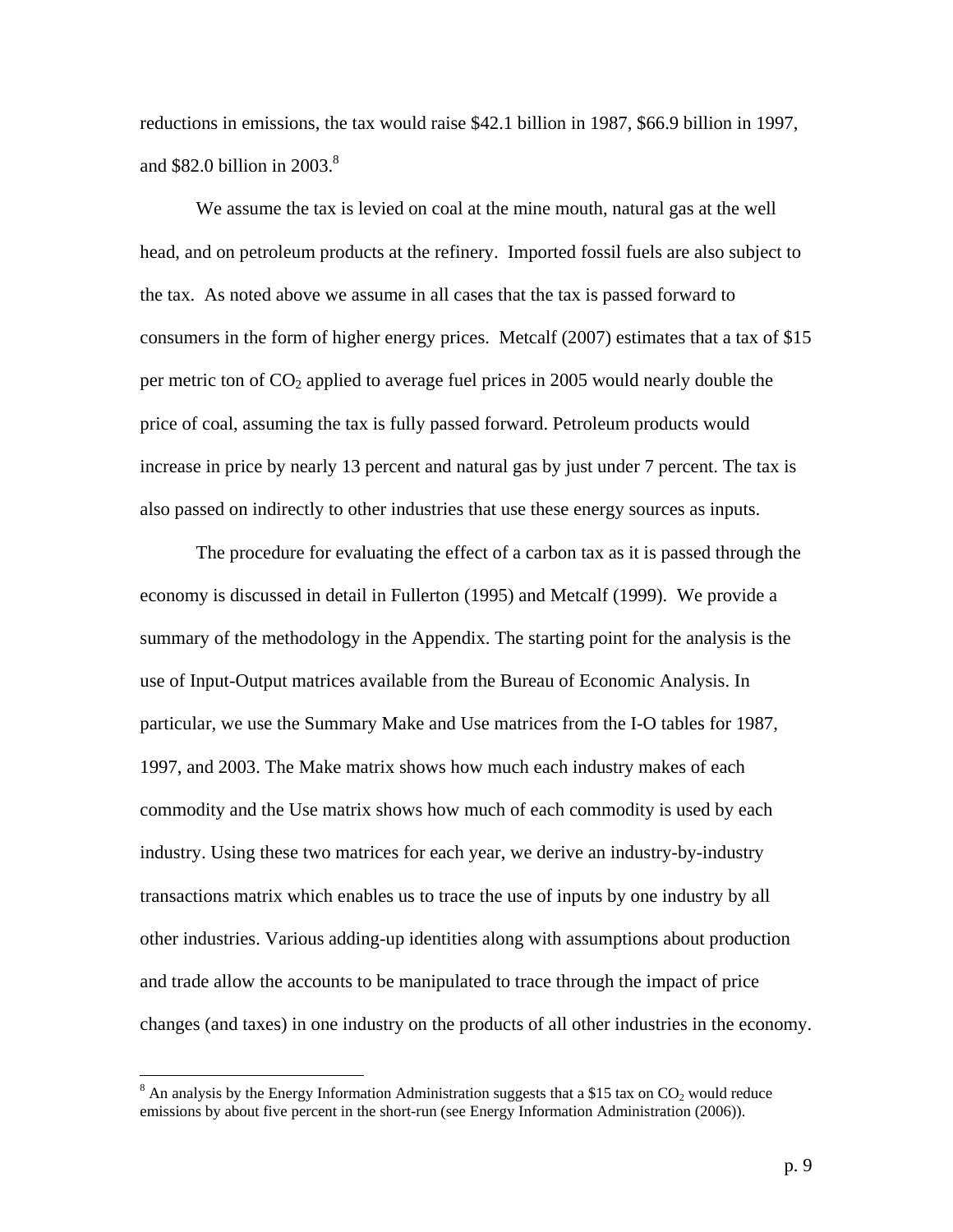For each year, we cluster the industry groups provided in the I-O tables into 58 categories. For the years 2003 and 1997, we separate out aggregate mining into two separate groups, mining and coal mining using the split provided in the 1994 benchmark I-O files. This was not a problem for the 1987 benchmark I-O file, where such a split already existed.

 Once we obtained the effect of the tax on prices of consumer goods, we used data from the Consumer Expenditure Survey (CEX) to compute energy taxes paid by each household in the survey. The CEX contains data on household income and expenditures for numerous consumption goods. We combine commodities to work with 42 categories of personal consumption items. Having computed the average price increase for each industry using the Input-Output tables from the Bureau of Economic Analysis, we translate those price increases into corresponding price increases for these consumer items. This is also discussed in detail in the Appendix, and we provide tables showing the recorded price increases in each year for each consumer item as a result of the tax.

## IV. Results

 Table 1 presents our results for incidence using annual income as our measure of economic welfare. We have grouped households by annual income and sorted the households into ten income deciles from the poorest ten percent of the population to the richest ten percent. Confirming conventional wisdom, the carbon tax is quite regressive when measured relative to current income for all three years. The burden in the lowest decile, for example, is nearly five times the burden in the top decile when measured as a fraction of annual income.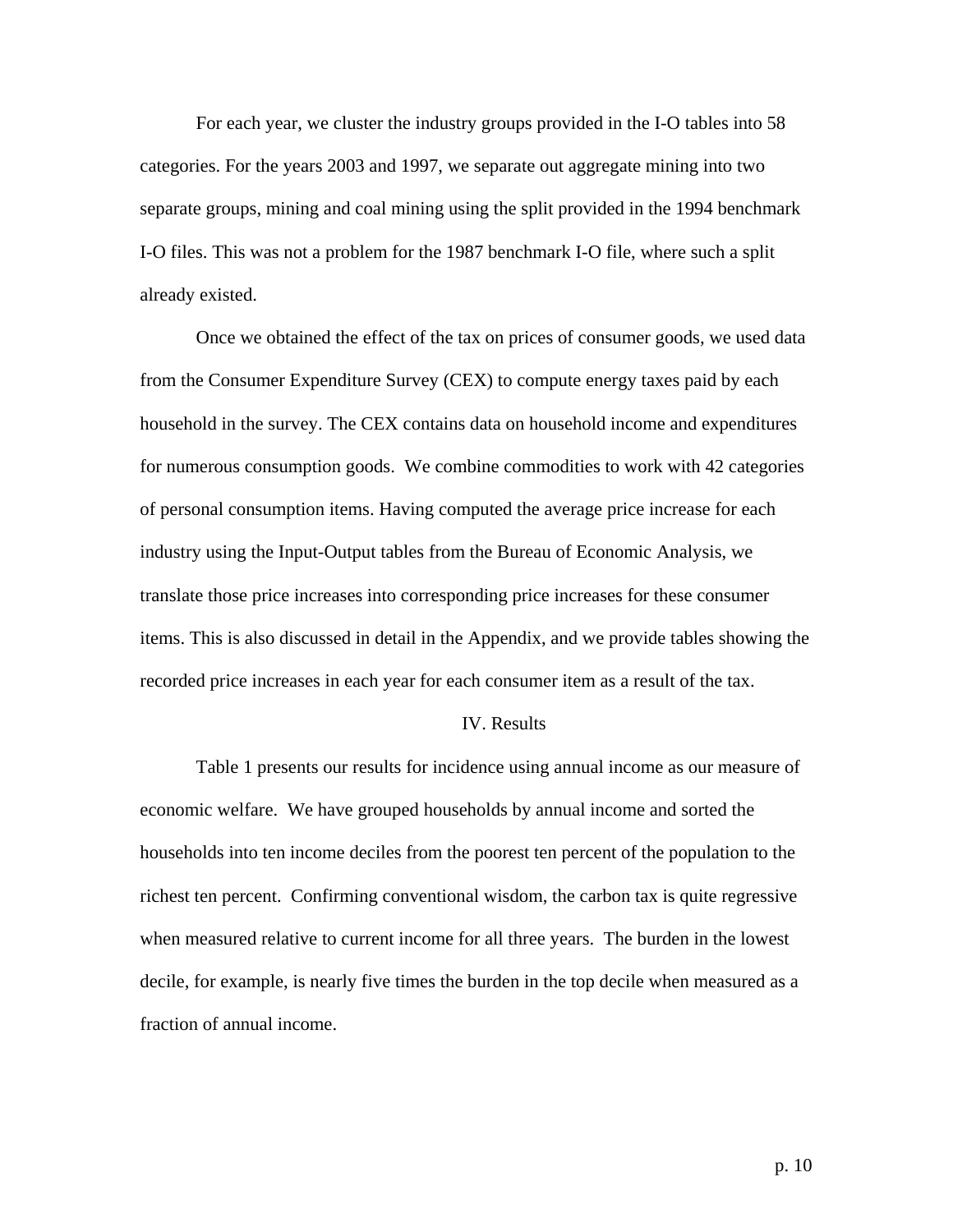Figure 1 shows that the overall burden distribution has not changed substantially across the sixteen year period when annual income is used to rank households. There is a slight flattening of the average tax rate curve across the three years. The burden has fallen by roughly one half a percentage point in the bottom three deciles while only falling roughly two-tenths of a percentage point in the top three deciles. The overall burden is declining slightly over time from 1.54 percent of income in 1987 to 1.30 percent by 2003. This in part reflects the greater energy efficiency of the economy. Aggregate energy intensity in the United States (measured as energy consumption relative to real GDP) fell by 23 percent between 1987 and 2003.<sup>9</sup>

 Table 2 (and Figure 2) show the burden of the direct component of the tax in the three years. The direct component of the tax is highly regressive – the average tax rate in the bottom decile is 5.9 times the average tax rate in the highest decile in 1987, 5.5 times in 1997 and 5.3 times in 2003. As with the total burden, the regressivity is declining slightly over the sixteen year period. The overall direct burden rises sharply from 0.50 percent of income in 1987 to 0.81 percent in 1997 and declines to 0.66 percent by 2003.

 Table 3 and Figure 3 shows that in contrast to the direct burden, the indirect burden drops sharply over this time period. The average indirect tax burden falls from 0.86 percent in 1987 to 0.47 percent in 1997 and 2003. If anything the regressivity of the indirect portion of the tax has increased slightly with the burden in the lowest decile rising from 3.1 times the burden in the top decile in 1987 to 3.9 times in 2003. But because the indirect tax has fallen so sharply, its regressive impact is outweighed by the progressive movement in the direct part of the tax. That the indirect component of the tax is regressive but to a lesser extent than the direct component is consistent with the

<sup>&</sup>lt;sup>9</sup> See Metcalf (2007b) for an analysis of the determinants of changes in energy intensity.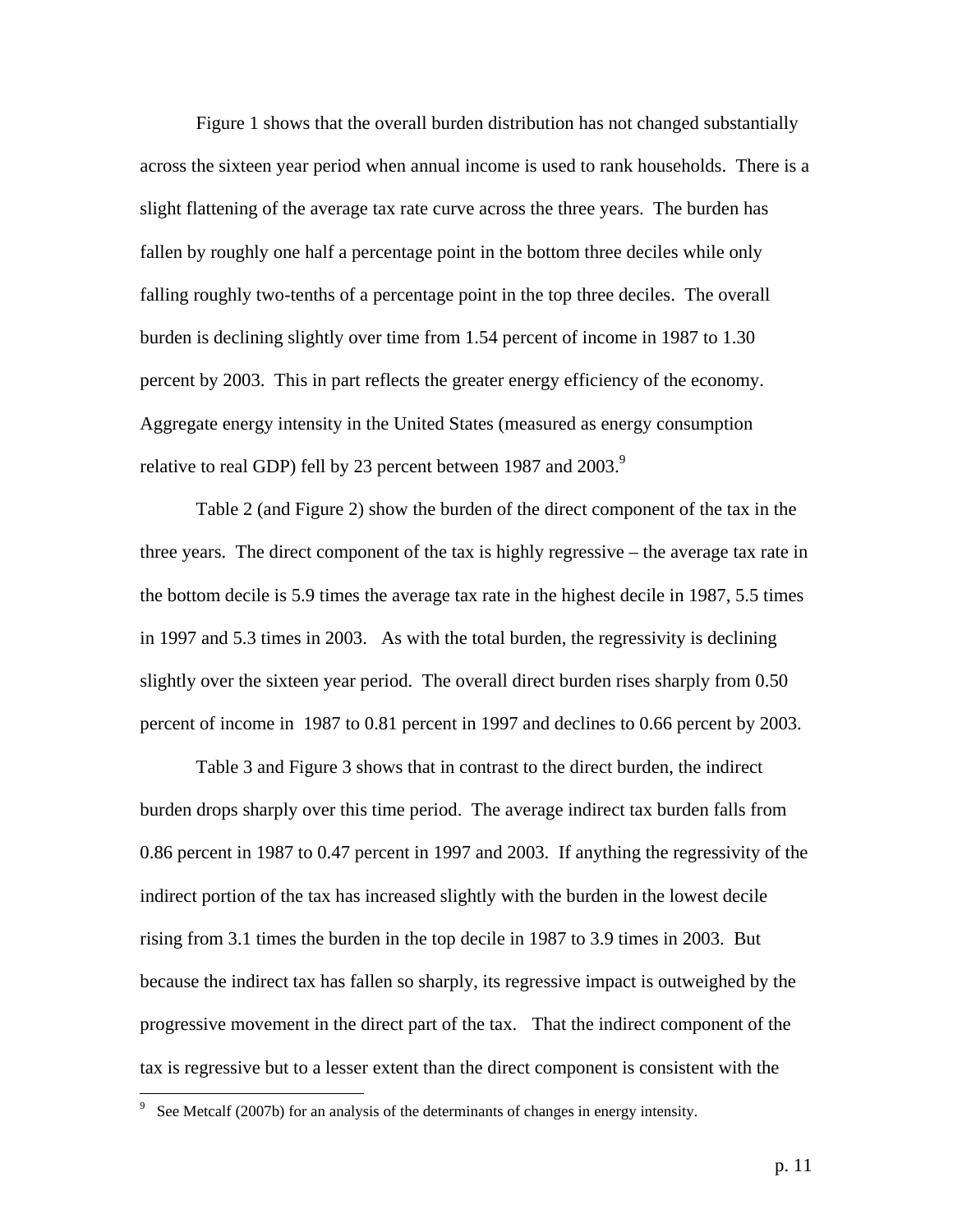observation of Herendeen, Ford, and Hannon (1981) that indirect and direct energy consumption profiles differ in shape.

 In summary, had a carbon tax been in effect in 1987, 1997, and 2003, the tax would have looked quite regressive using annual income as a measure of household well being. The direct and indirect burdens would have looked quite different over the three years with offsetting changes that essentially cancel out in the total burden. In particular, the increasing energy efficiency of the U.S. economy is leading to a reduction in the indirect burden of the tax.

 Turning to the measures of incidence using consumption as a proxy for lifetime income, the results change dramatically. Table 4 (and Figure 4) shows the distribution of the carbon tax in the three years when households are sorted by current consumption. Now we find that the total carbon tax is less regressive, with the ratio of average taxes paid by the bottom and the top varying from about 1.5 to 1.7 across the three years.

 The next two tables and figures demonstrate that nearly all of this regressivity can be accounted for by the direct component of the tax, since the indirect component is roughly proportional between the top and bottom deciles. Even the direct component is less regressive than when we used current income to construct average tax rates. The ratio of direct taxes paid by the bottom and top deciles ranges from about 2.8 in 1987 to about 2.3 in 2003. This is nearly half the ratio when we used current income as the welfare measure. Also, this component of the tax has become less regressive over time. A possible explanation for this could be the high taxable energy content (as a fraction of value added) in consumption goods that are a larger fraction of the budget of high income households, chief among these being all forms of transportation. The wealthy are much

p. 12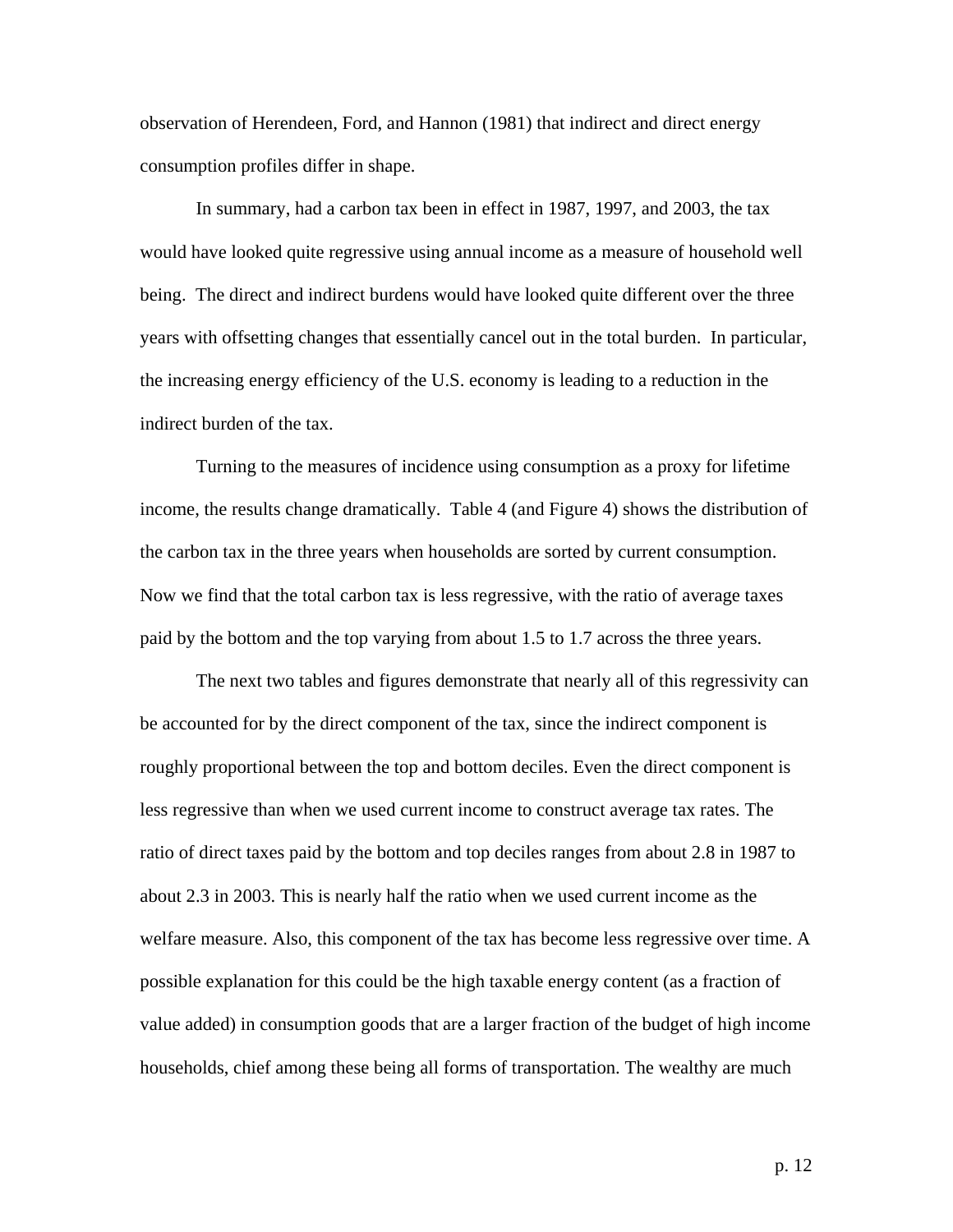more likely to, among other things, fly in airplanes, use gasoline powered boats or drive recreational vehicles (the latter two are made from materials like aluminum that have high energy content). At the same time, the less well-off are more likely to use public transportation and be more conservative in their energy use, thus the taxable component of their consumption is likely to be lower.

 Turning to the measures of average tax burdens using lifetime consumption (Tables 7, 8, and 9), we see that this correction flattens the distribution even more. The incidence of the total carbon tax is nearly proportional, varying from 1.3 to 1.4 across the three years for the bottom and top deciles. Both the direct and the indirect components of the tax are the least regressive using this measure. In fact, for 1987, the indirect tax is actually marginally progressive.

 As with the current consumption measure, we observe a large drop in the burden of the indirect portion of the tax after 1987. In contrast the direct burden rises so that the total burden is unchanged from 1987 to 1997. The total burden falls overall from 1997 to 2003 with the shift in the distribution entirely attributable to changes in the direct burden of the tax.

 In summary, incidence calculations based upon income imply much steeper regressivity than do calculations based upon lifetime income proxies. Moreover, the inter-temporal variation in incidence is reduced substantially using measures based on lifetime consumption rather than those using income. We suspect this occurs in large part because transitory income shocks exacerbate the apparent regressivity of the tax when measured against income.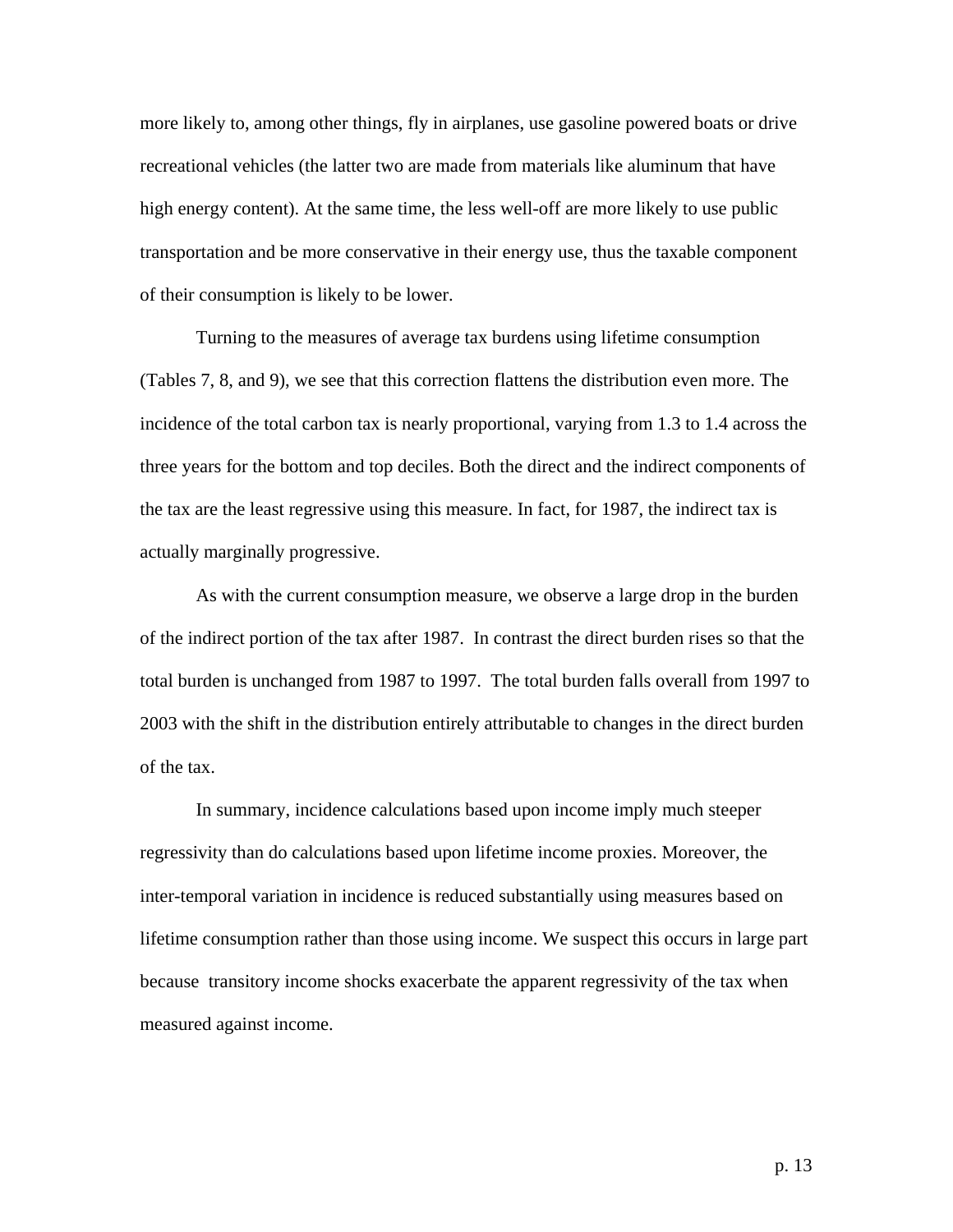#### V. Regional Incidence of the Tax

 In this section, we will focus on the regional incidence of the tax. Policy makers are often concerned that a tax might disproportionately burden one region or part of the country at the expense of another. To measure the geographic burden of the tax, we group households by region and measure their average tax rate using weighted averages of the tax burdens. Results are shown in Figures 10, 11 and 12. Variation in average tax rates is considerable in 1987 ranging from 1.9 percent in the Pacific states to 4.6 percent in the Mountain states. Interestingly, while one might expect that driving and home heating explain the bulk of the variation across regions, Figure 10 indicates that the variation is arising more from the indirect tax burden – the consumption of energy intensive commodities. Figures 11 and 12 show that the variation across regions is declining over time. The maximum difference in regional average tax rates declines from 2.7 percentage points in 1987 to 1.1 percentage points by 2003. Much of this decline is due to the smoothing of the indirect burden across regions.

## VI. Conclusion

 This paper measures the incidence of carbon taxes using a lifetime incidence framework. We analyze the household burden of a \$15 per metric ton tax on  $CO<sub>2</sub>$  in constant 2005 dollars at three different points in time. The burden is measured ranking households by current income, current consumption and lifetime consumption as the basis for the incidence measures. The methodology involves first working with the economy-wide Input-Output tables from the Bureau of Economic Analysis to assess how the \$15 tax would affect the industrial sector, in particular the prices of energy goods and all industries in which these energy goods serve as inputs. We then use this information

p. 14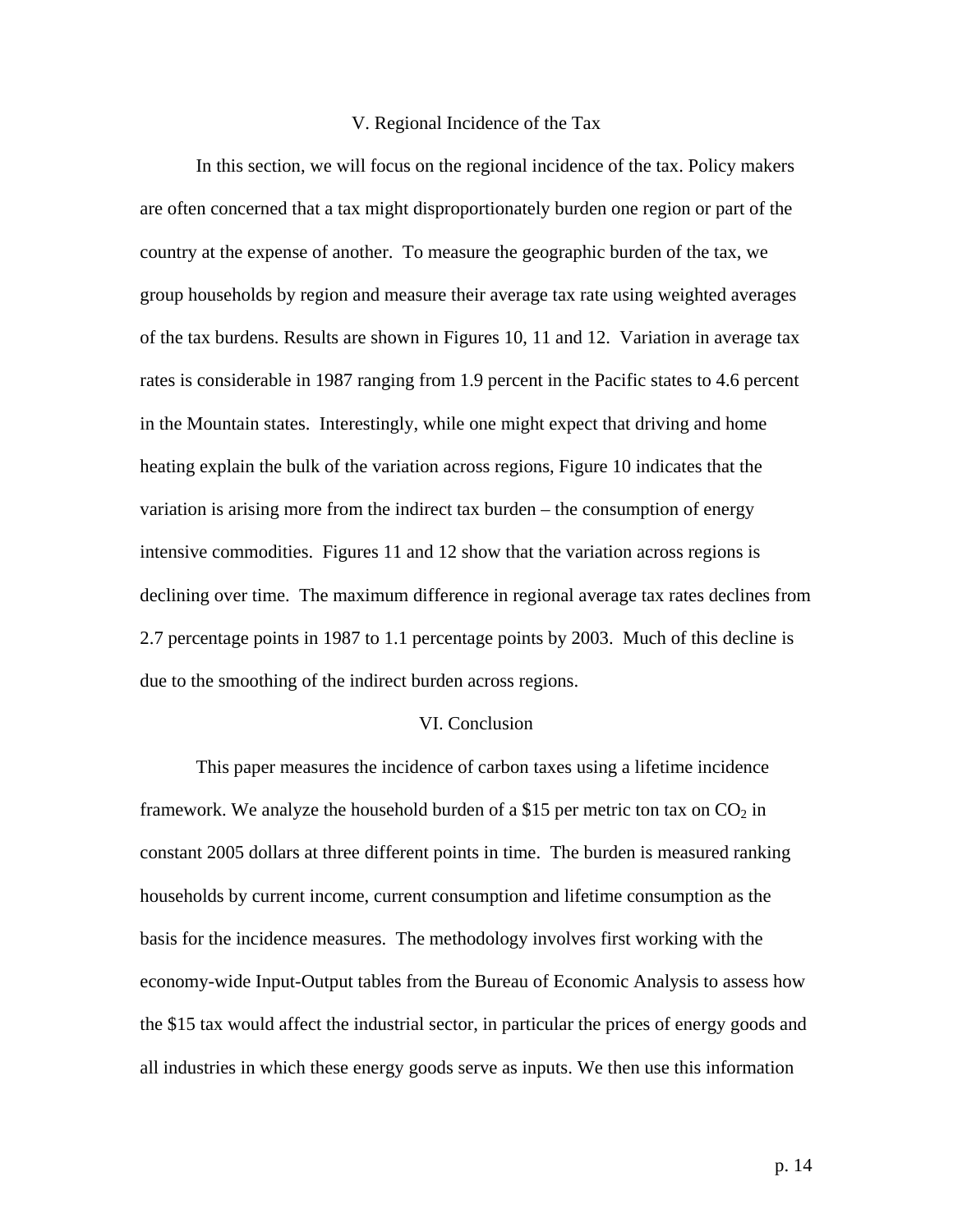to calculate the increase in prices of consumer goods as a result of the tax. Once we obtain the price increase in 42 categories of consumer goods, we calculate the incidence numbers using consumption data from the CEX.

 As the paper discusses, energy taxes have different incidence effects across the lifecycle. Therefore, it is important to measure the burden of taxes in terms of lifetime incidence, not just their burden in a given year. To take account of the lifetime incidence, we use two proxies. First we use current consumption following work of Poterba (1989). Second we use lifetime-corrected consumption introduced in Bull et al. (1994) and explained in detail in the Appendix to our paper.

 Our results suggest that when the total lifetime effect of a carbon tax is taken into account, the regressivity of the tax decreases. This is particularly true when we use lifetime-corrected consumption to rank households, rather than current consumption. While the direct tax effect continues to be regressive to varying extents depending upon the incidence measure we use, the indirect effect is much more proportional, thus countervailing the effect of direct taxes on total taxes. This is particularly true for the year 1987 when the indirect tax is even mildly progressive.

 In addition to looking at the economic incidence of the tax, we studied the incidence of the tax across regions. These data show that the variation across regions is relatively modest with the variation decreasing over time.

 By looking at how a carbon tax would impact households in three different years, we can see how the changing pattern of consumption across income groups and regions affects the incidence of a carbon tax. We find that the direct component of the burden is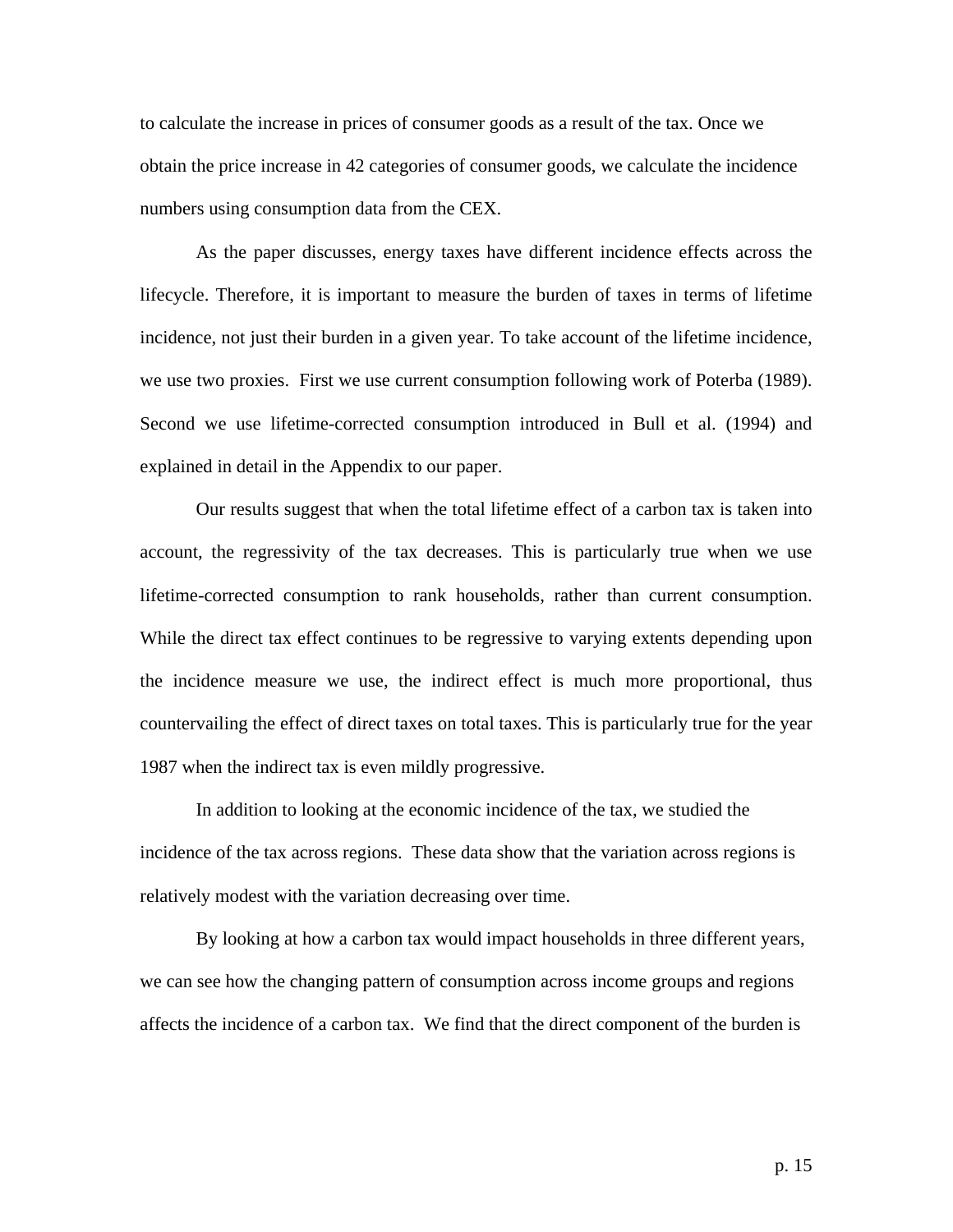increasingly important and that by 2003 little variation occurs across income or regional groups in the indirect burden of the tax.

 Our results suggest that a carbon tax is far less regressive than is generally assumed when the analysis is done on a lifetime basis. This suggests that concerns over the distributional impact of a shift to a carbon tax may be overstated. It should be emphasized that we have not addressed how the revenues of the tax are utilized, either to lower other taxes, reduce the deficit, or finance new spending. Metcalf (2007) presents an analysis of a carbon tax reform that is distributionally neutral when evaluated in an annual income framework. The results of this analysis suggest that such a reform may be progressive when analyzed in a lifetime income framework.

 Our results also suggest an interesting area for future research. If a carbon tax applies only to indirect energy consumption, then it would be almost distributionally neutral, and accomplish that without any additional changes to the tax code. Future research should explore whether environmental objectives could be achieved with such a tax, and evaluate the other economic consequences of applying the tax to the indirect base only.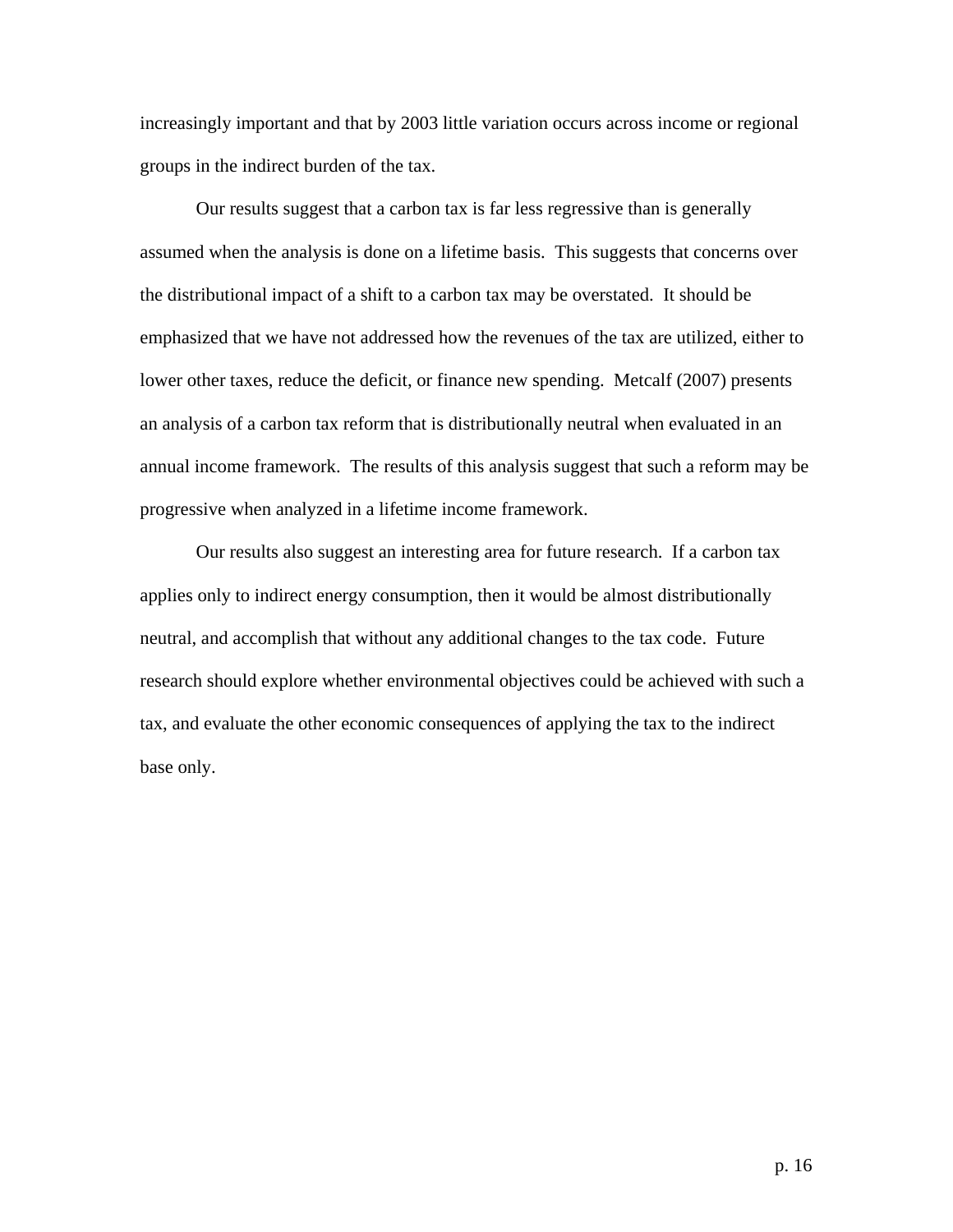#### References

Armington, Paul S. (1969), "A Theory of Demand for Products Distinguished by Place of Production," International Monetary Fund Staff Papers 16, pp. 159-176

Bovenberg, A. Lans and Lawrence Goulder. "Neutralizing the Adverse Industry

Impacts of CO2 Abatement Policies: What Does It Cost?," C. Carraro and G. E. Metcalf,

*Distributional and Behavioral Effects of Environmental Policy.* Chicago: University of

Chicago Press, 2001, 45-85.

Boyd, R. and N.D. Uri (1991), "The Impact of a Broad based Energy Tax on the U.S. Economy," Energy Economics, pp. 259-273

Bull, Nicholas, Hassett, Kevin A. and Gilbert E. Metcalf (1994), "Who Pays

Broad-Based Energy Taxes? Computing Lifetime and Regional Incidence," The Energy Journal, Vol. 15, No. 3

Caspersen, E. and Gilbert Metcalf (1993), "Is a Value Added Tax Progressive?

Annual Versus Lifetime Measures," National Tax Journal

Chernick, H. and A. Reschovsky (1992), "Is the Gasoline Tax Regressive?,"

Institute for Research on Poverty Discussion Paper No. 980-92

Energy Information Administration (2006). "Emissions of Greenhouse Gases in

the United States 2005", Washington, DC: Energy Information Administration.

 Energy Information Administration (2006). "Energy Market Impacts of Alternative Greenhouse Gas Intensity Reduction Goals," Washington, DC: EIA, SR/OIAF/2006-01.

Friedman, M.A. (1957), *A Theory of the Consumption Function*. Princeton University Press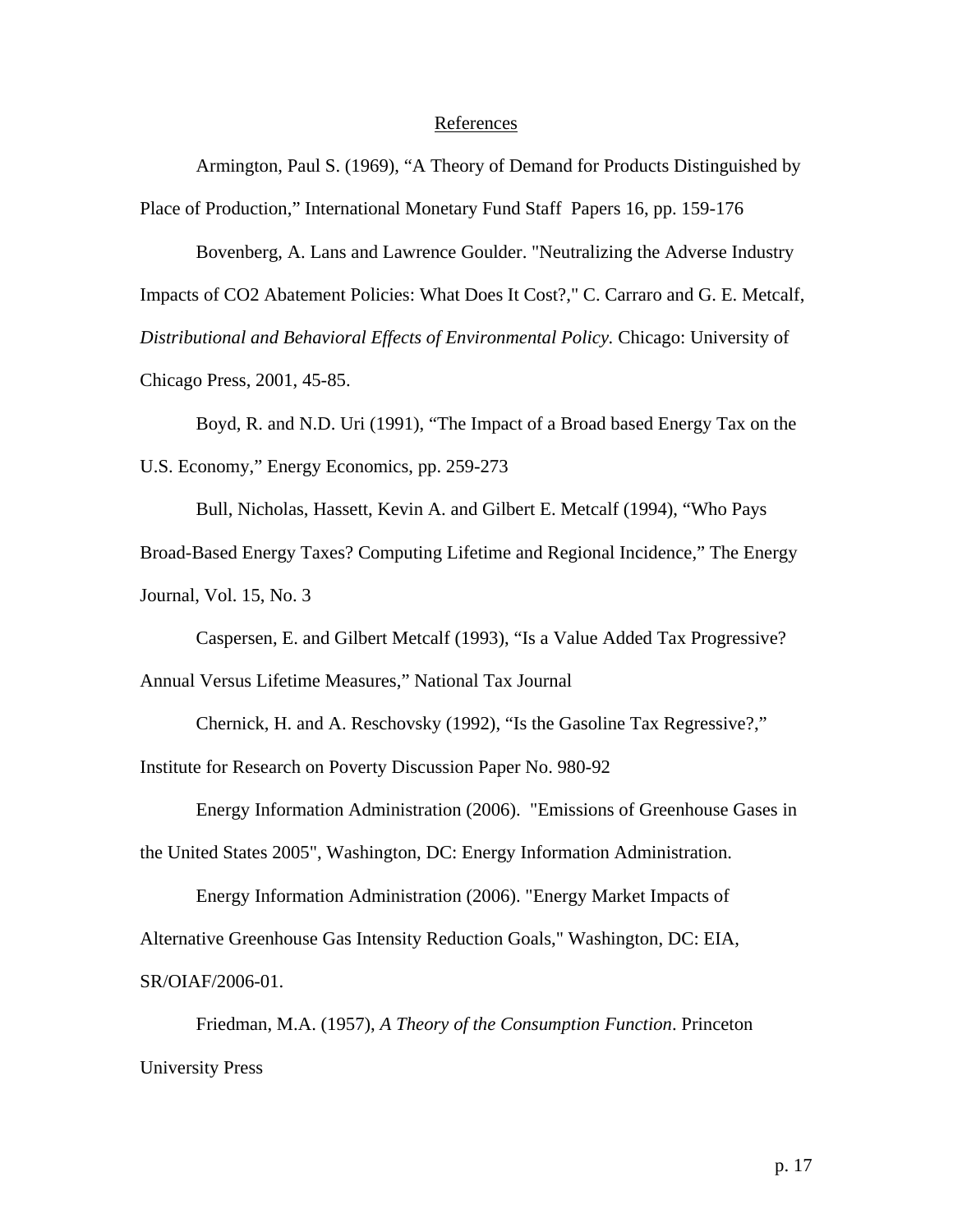Fullerton, Don and Gilbert E. Metcalf (1998), "Environmental Taxes and the Double Dividend Hypothesis: Did You Really Expect Something for Nothing?," Chicago-Kent Law Review 73, No. 1, pp. 221-256

Fullerton, Don (1995), "Why Have Separate Environmental Taxes?," NBER Working Paper no. 5380

Goulder, L.H. (1992), "Carbon Tax Design and U.S. Industry Performance," Tax Policy and the Economy 6, pp. 59-104

Hannon, B. (1982), "Analysis of the Energy Cost of Economic Activities: 1963 to 2000," Energy Systems Policy 6(3), pp. 249-278

Hannon, B., et al (1978), "Energy and Labor in the Construction Sector," Science 202 (204), pp. 37-47

Herendeen, R.A., C. Ford and B. Hannon (1981), "Energy Cost of Living, 1972- 1973," Energy 6(12), pp.1433-1450

Hudson, E.A. and D.W. Jorgenson (1974), "U.S. Energy Policy and Economic

Growth, 1975-2000," Bell Journal of Economics 5(0), pp. 461-514

Intergovernmental Panel on Climate Change (2007). "Contribution of Working

Group I to the Fourth Assessment Report," Geneva Switzerland: IPCC.

Jorgenson, D.W. and P.J. Wilcoxen (1992), "Reducing U.S. Carbon Dioxide Emissions: An Assessment of Different Instruments," Harvard Institute of Economic Research Discussion Paper No. 1590

Leontief, W. (1986) Input-Output Economics, 2nd Edition, New York: Oxford University Press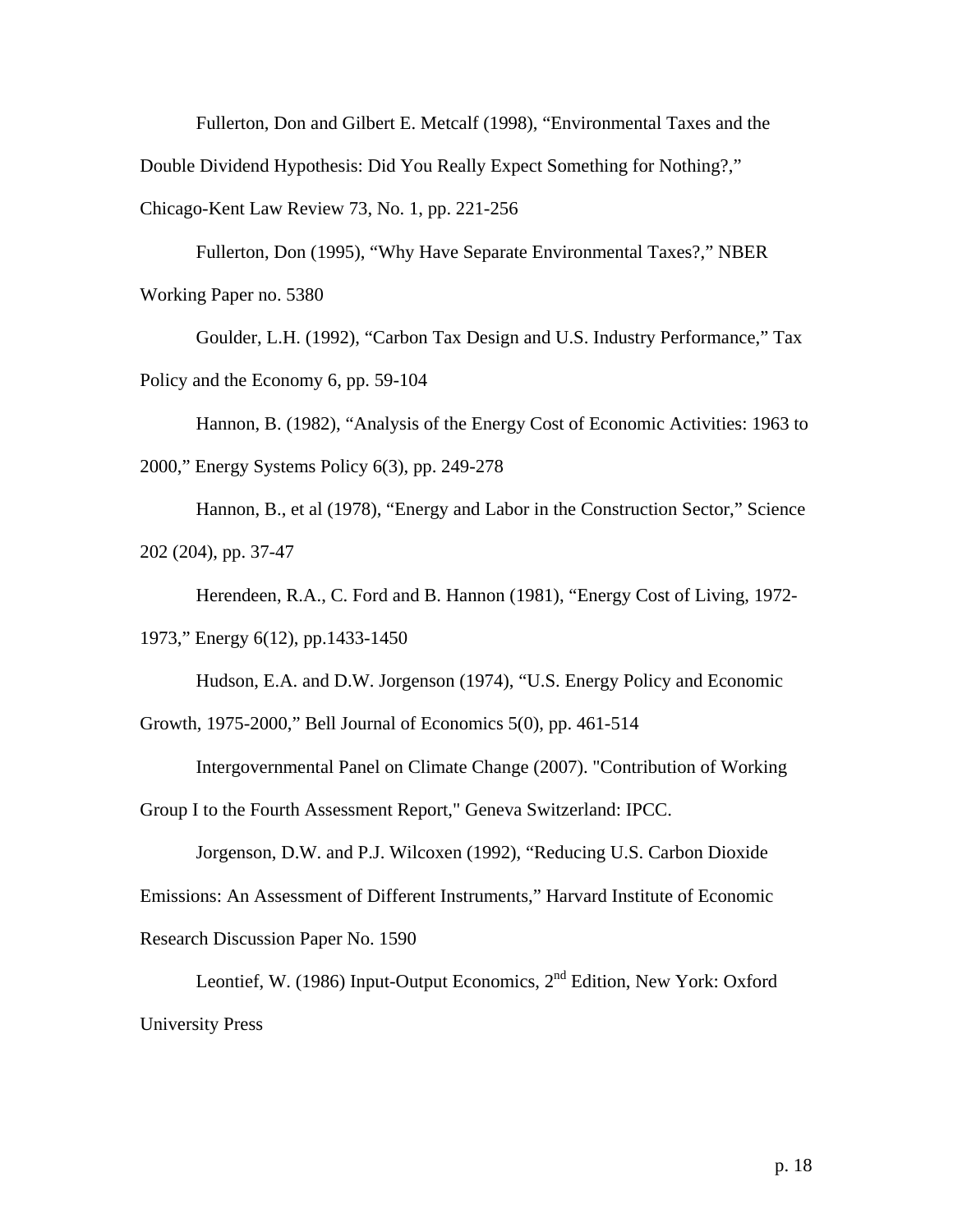Lyon, A. and R. Schwab (1995), "Consumption Taxes in a Life-Cycle

Framework: Are Sin Taxes Regressive?," Review of Economics and Statistics, 77, 3, pp. 389-406

Metcalf, Gilbert E. (2007), "A Green Employment Tax Swap: Using a Carbon Tax to Finance Payroll Tax Relief," Policy Brief, World Resources Institute, The Brookings Institution, May 2007.

Metcalf, Gilbert E (2007b). "An Empirical Analysis of Energy Intensity and Its Determinants at the State Level," Medford, MA: Tufts University Department of Economics.

Metcalf, Gilbert E. (2005), "Tax Reform and Environmental Taxation," NBER Working Paper No. 11665

Metcalf, Gilbert E. (1999), "A Distributional Analysis of Green Tax Reforms," national Tax Journal, Vol. 52, no.4 (December), pp. 655-682

Musgrave, R., K. Case and H. Leonard (1974), "The Distribution of Fiscal Burdens and Benefits," Public Finance Quarterly 2, pp. 259-311

Paltsev, Sergey; John M. Reilly; Henry D. Jacoby; Angelo C. Gurgel; Gilbert E. Metcalf; Andrei P. Sokolov and Jennifer F. Holak (2007). "Assessment of U.S. Cap-and-Trade Proposals," Cambridge, MA: MIT Joint Program on the Science and Policy of Global Change, Report No. 146.

Pearce, David (1991), "The Role of Carbon Taxes in Adjusting to Global Warming," The Economic Journal 101, pp. 938-948

Pechman, J. A. (1989), "Who Paid the Taxes, 1966-1985?,"Washington D.C.: The Brookings Institution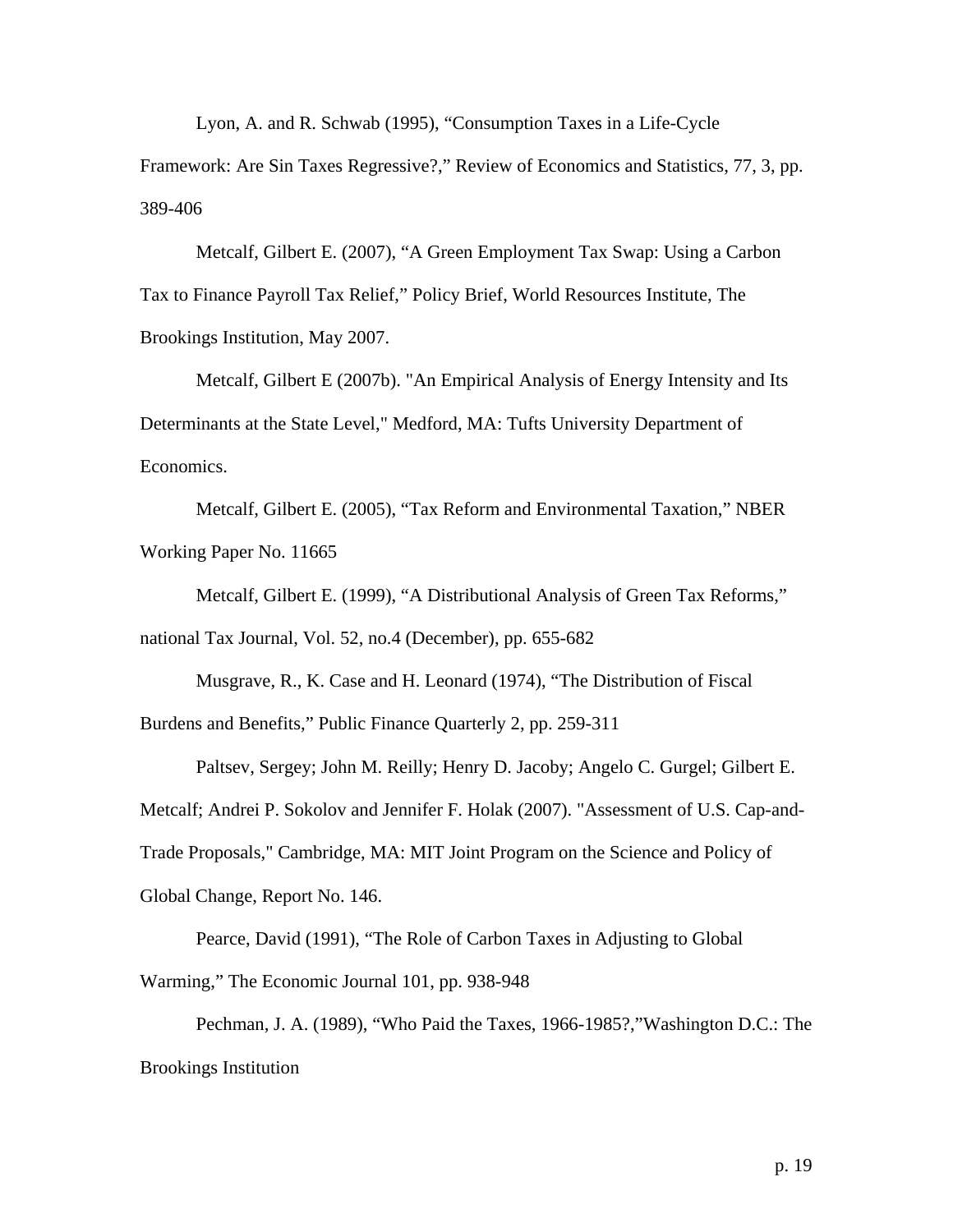Poterba, James (1989), "Lifetime Incidence and the Distributional Burden of Excise Taxes," The American Economic Review, Vol. 79, No. 2, Papers and Proceedings of the Hundred and First Annual Meeting of the American Economic Association (May), pp. 325-330.

Stolberg, Sheryl Gay (2007). "Bush Proposes Goal to Reduce Greenhouse Gas Emissions." *New York Times*, June 1, 2007.

Tullock, Gordon (1967), "Excess Benefit," Water Resources Research 3, No. 2, pp. 643-644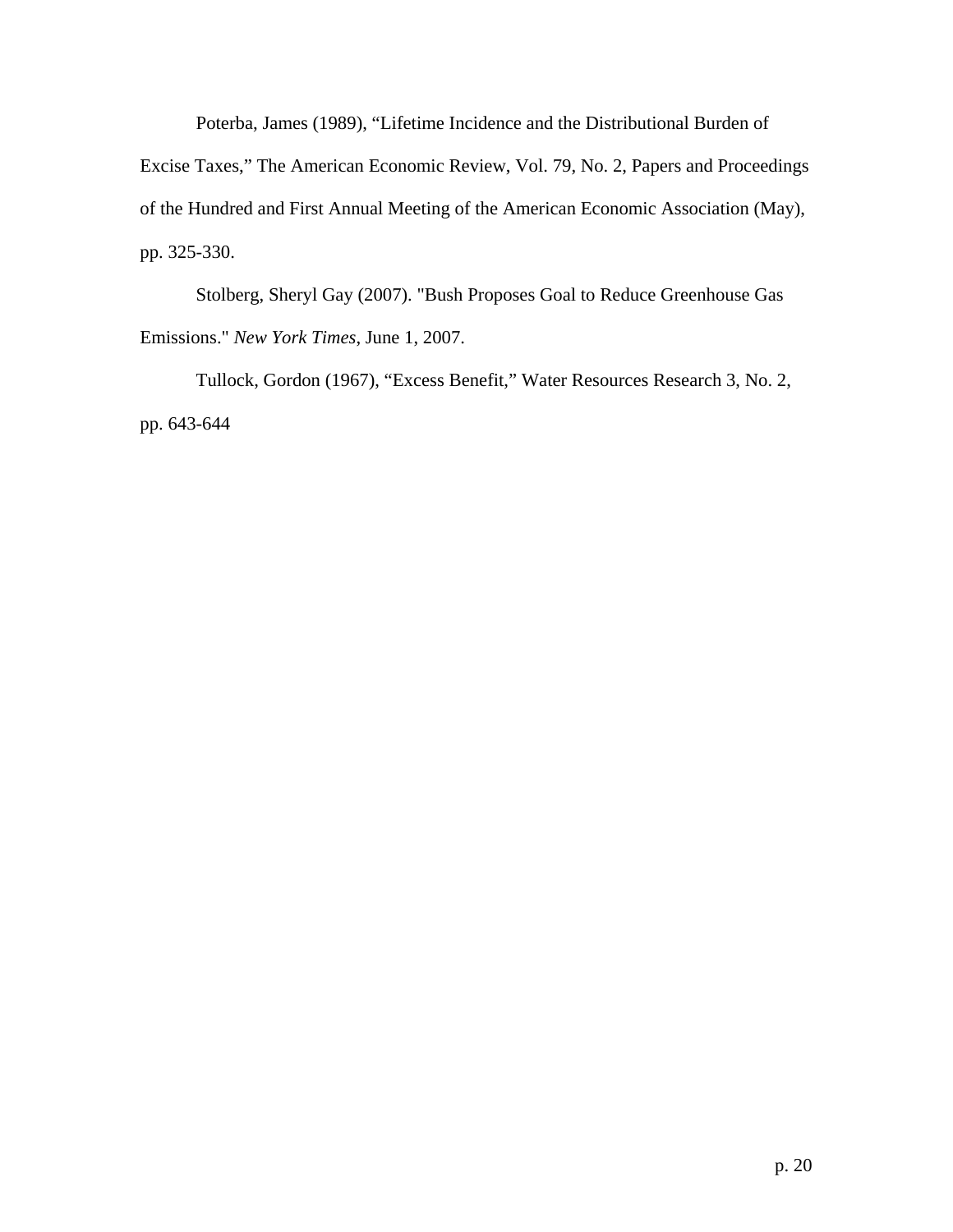#### Appendix

### 1. Using the Input-Output Accounts (based on Fullerton, 1995, and Metcalf, 1999)

The Input-Output accounts trace through the production of commodities by industries and the use of those commodities by industries. The Bureau of Economic Analysis provides two kinds of matrices that help us to track such transactions through the economy. The Make-matrix,  $M_{IxC}$ , shows how much each industry makes of each commodity, and the Use-matrix,  $U_{CxI}$ , shows how much of each commodity is used by each industry. Combining these two, we can derive the industry-by-industry transactions matrix by dividing each entry of  $M_{IxC}$  by its column sum and multiplying the resulting matrix by the use matrix,  $U_{\text{C}xI}$ . Using the resulting matrix, it is possible to trace the use of inputs by one industry by all other industries. Further, it is also possible to trace through the impact of price changes in one industry on the products of all other industries in the economy. Below we detail some of the steps involved.

Tracing price changes through the economy on the basis of Input-Output accounts dates back to work by Leontief (1986). The model makes a number of important assumptions, the most important of which are (1) goods are produced and sold in a perfectly competitive environment such that all factor price increases are passed forward to consumers, (2) domestic and foreign goods are sufficiently different so that the price of domestic goods can adjust following changes in factor prices (Armington, 1969) and (3) input coefficients (the amount of industry *i* used in the production of industry *j*) are constant. Thus, input substitution is not allowed as factor prices change. This last assumption means that price responses are only approximate as they don't allow for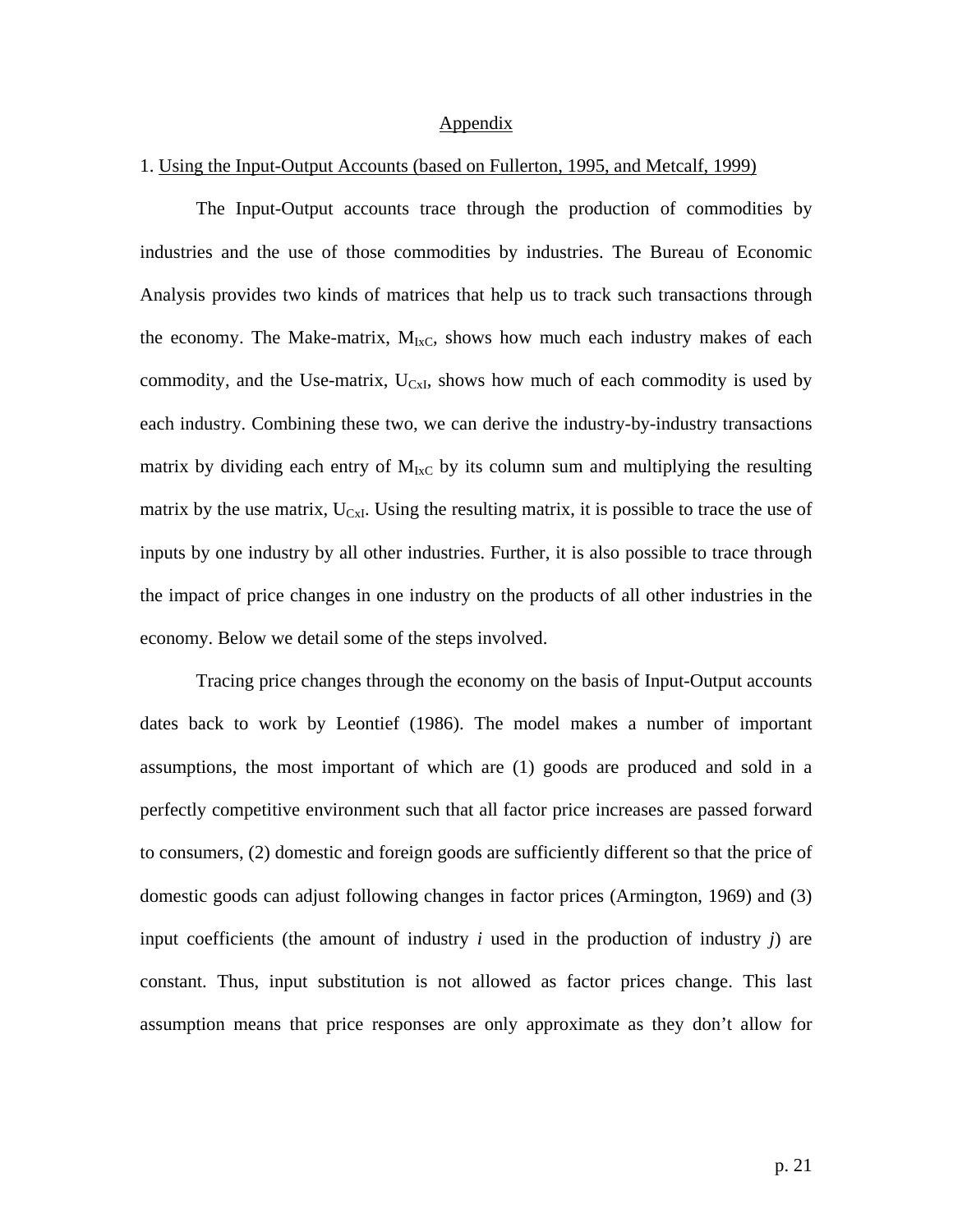product mix changes as relative prices change. In effect, the Input-Output accounts can be used to trace first-order price effects through the economy.

Two sets of equations define the basic Input-Output accounts. The first set relates the demand for goods from an industry to the value of output from that industry:

$$
x_{11}p_1 + x_{12}p_1 + \dots + x_{1N}p_1 + d_1p_1 = x_1p_1
$$
  
\n
$$
x_{21}p_2 + x_{22}p_2 + \dots + x_{2N}p_2 + d_2p_2 = x_2p_2
$$
  
\n...  
\n
$$
x_{N1}p_N + x_{N2}p_N + \dots + x_{NN}p_N + d_Np_N = x_Np_N
$$

Where  $x_{ij}$  is the quantity of the output from industry *i* used by industry *j*,  $p_i$  is the unit price of product *i*,  $d_i$  is the final demand for output *i* and  $x_i$  is the total output of industry *i*. These *N* equations simply say that the value of output from each industry must equal the sum of the value of output used by other industries (intermediate inputs) plus final demand. Without loss of generality, we can choose units for each of the goods so that all prices equal 1. This will be convenient as the expenditure data in the Input-Output accounts can then be used to measure quantities prior to any taxes that we impose.

 The second set of equations relates the value of all inputs and value added to the value of output:

$$
x_{11}p_1 + x_{21}p_2 + \dots + x_{N1}p_N + v_1 = x_1p_1
$$
  
\n
$$
x_{12}p_1 + x_{22}p_2 + \dots + x_{N2}p_N + v_2 = x_2p_2
$$
  
\n
$$
\vdots
$$
  
\n
$$
x_{1N}p_1 + x_{2N}p_2 + \dots + x_{NN}p_N + v_N = x_Np_N
$$
  
\n[2]

Where  $v_i$  is value added in industry *i*. Define  $a_{ii} = x_{ii}/x_i$ , the input of product *i* as a fraction of the total output of industry *j*. The system [2] can be written as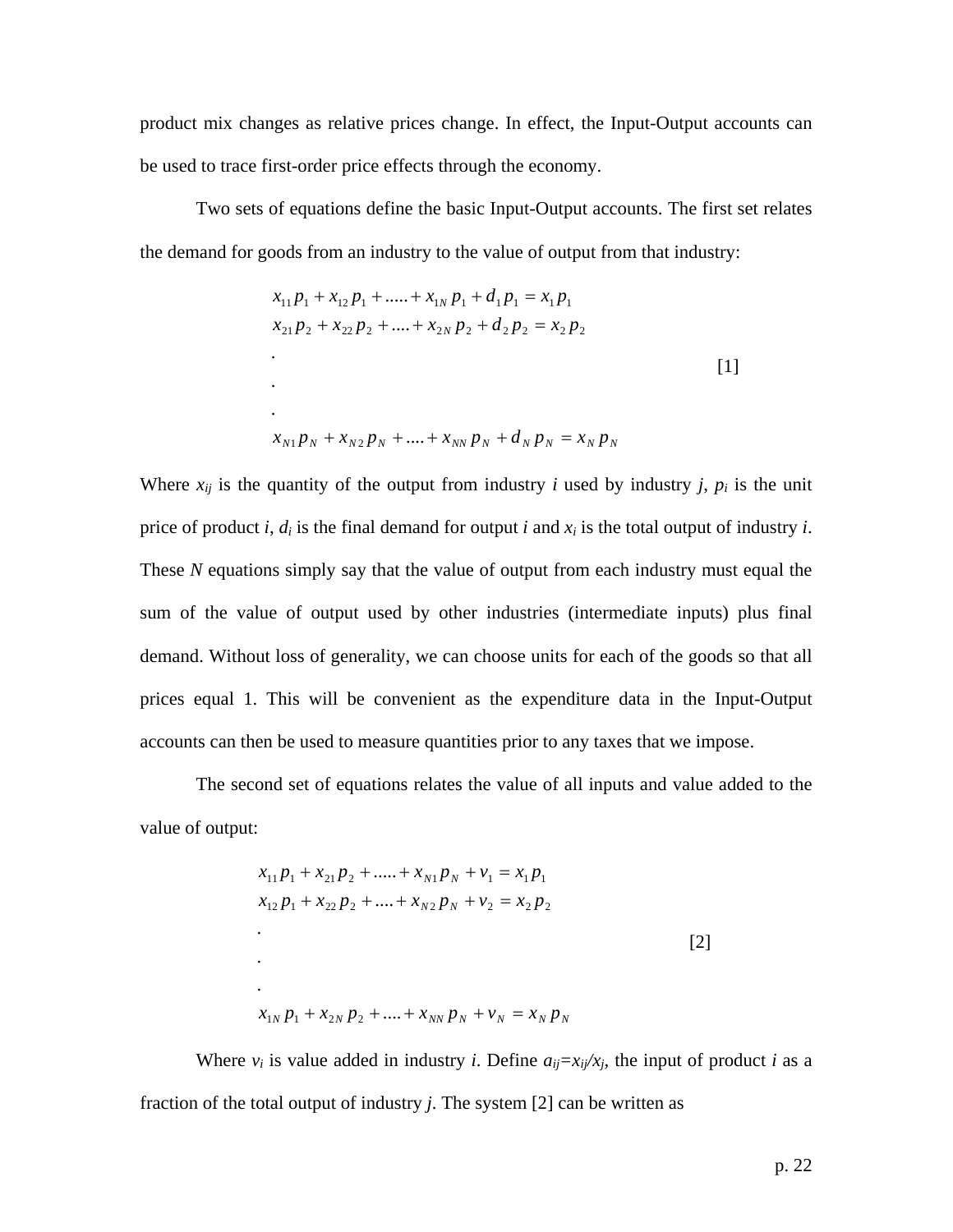$$
(1 - a_{11})p_1 - a_{21}p_2 - \dots - a_{N1}p_N = v_1 / x_1
$$
  
\n
$$
- a_{12}p_1 + (1 - a_{22})p_2 - \dots - a_{N2}p_N = v_2 / x_2
$$
  
\n
$$
\vdots
$$
  
\n
$$
- a_{1N}p_1 - a_{2N}p_2 - \dots - a_{NN}p_N = v_N / x_N
$$
\n
$$
(3)
$$

These equations can be expressed in matrix notation as

$$
(I - A')P_1 = V \tag{3A}
$$

Where *I* is an *NxN* identity matrix, *A* is an *NxN* matrix with elements  $a_{ij}$ ,  $P_I$  is an *Nx1* vector of industry prices,  $p_i$ , and *V* is the *Nx1* vector whose *i*th element is  $v_i/x_i$ . Assuming that  $(I - A')$  is nonsingular, this system can be solved for the price vector:

$$
P_I = (I - A')^{-1}V
$$
\n<sup>[4]</sup>

With the unit convention chosen above,  $P<sub>I</sub>$ , will be a vector of ones. However, we can add taxes to the system in which case the price vector will now differ from a vector of ones as intermediate goods taxes get transmitted through the system. Specifically, let *tij* be a unit tax on the use of product *i* by industry *j*. In this case, the value of goods used in production (grossed up by their tax) plus value added now equals the value of output:

$$
x_{11}p_1(1+t_{11}) + x_{21}p_2(1+t_{21}) + \dots + x_{N1}p_N(1+t_{N1}) + v_1 = x_1p_1
$$
  
\n
$$
x_{12}p_1(1+t_{12}) + x_{22}p_2(1+t_{22}) + \dots + x_{N2}p_N(1+t_{N2}) + v_2 = x_2p_2
$$
  
\n
$$
\vdots
$$
  
\n
$$
x_{1N}p_1(1+t_{1N}) + x_{2N}p_2(1+t_{2N}) + \dots + x_{NN}p_N(1+t_{NN}) + v_N = x_Np_N
$$

This set of equations can be manipulated in a similar fashion to the equations above to solve for the price vector:

$$
P_I = (I - B')V
$$
 [6]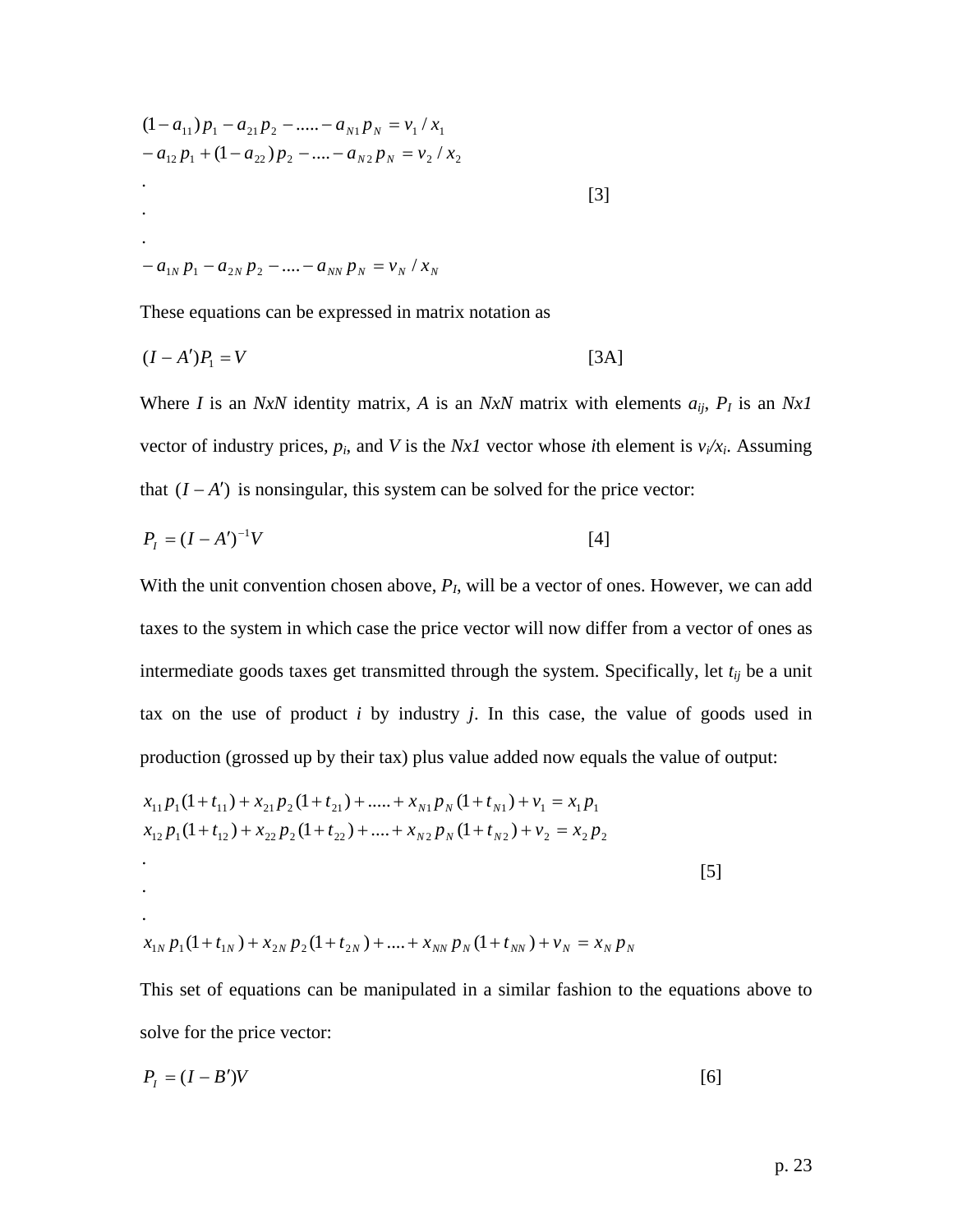where *B* is an *NxN* matrix with elements  $(1+t_{ij})a_{ij}$ .

We regrouped industries in the Input-Output Accounts into 58 industry groupings. For the years 2003 and 1997, a separate industry for coal mining was created out of the industry group including all mining. This was done using the split between mining and coal provided in the 1994 benchmark Input-Output accounts. For the year 1987, we used the benchmark Input-Output table which already has coal mining as a separate industry.

Tax rates are computed as the ratio of tax required tax revenue from the industry divided by the value of output from that industry. For the carbon tax, the tax rate equals

$$
t_{4.} = \frac{20}{\sum_{j=1}^{N} x_{4j}}
$$

where the tax is designed to collect \$20 billion from the coal industry (industry 4). This tax is applied to all variables in the third equation of Equation [5]. Other industry level taxes are computed in a similar manner.

 Equation [6] indicates how price changes in response to the industry level taxes. We next have to allocate the price responses to consumer goods. The Input-Output accounts provide this information by means of the PCE Bridge tables for each year that show how much of each consumer item is produced in each industry. Let *Z* be an *NxM* matrix, where  $z_{ij}$  represents the proportion of consumer good *j* ( $j=1,...,M$ ) derived from industry  $i$  ( $i=1,...,N$ ). The columns of  $Z$  sum to 1. An example of the  $Z$ -matrix is provided in Appendix Table 2 for a subset of consumer goods. If  $P_c$  is a vector of consumer goods prices (an *Mx1* vector), then

$$
P_c = Z' P_{1.}
$$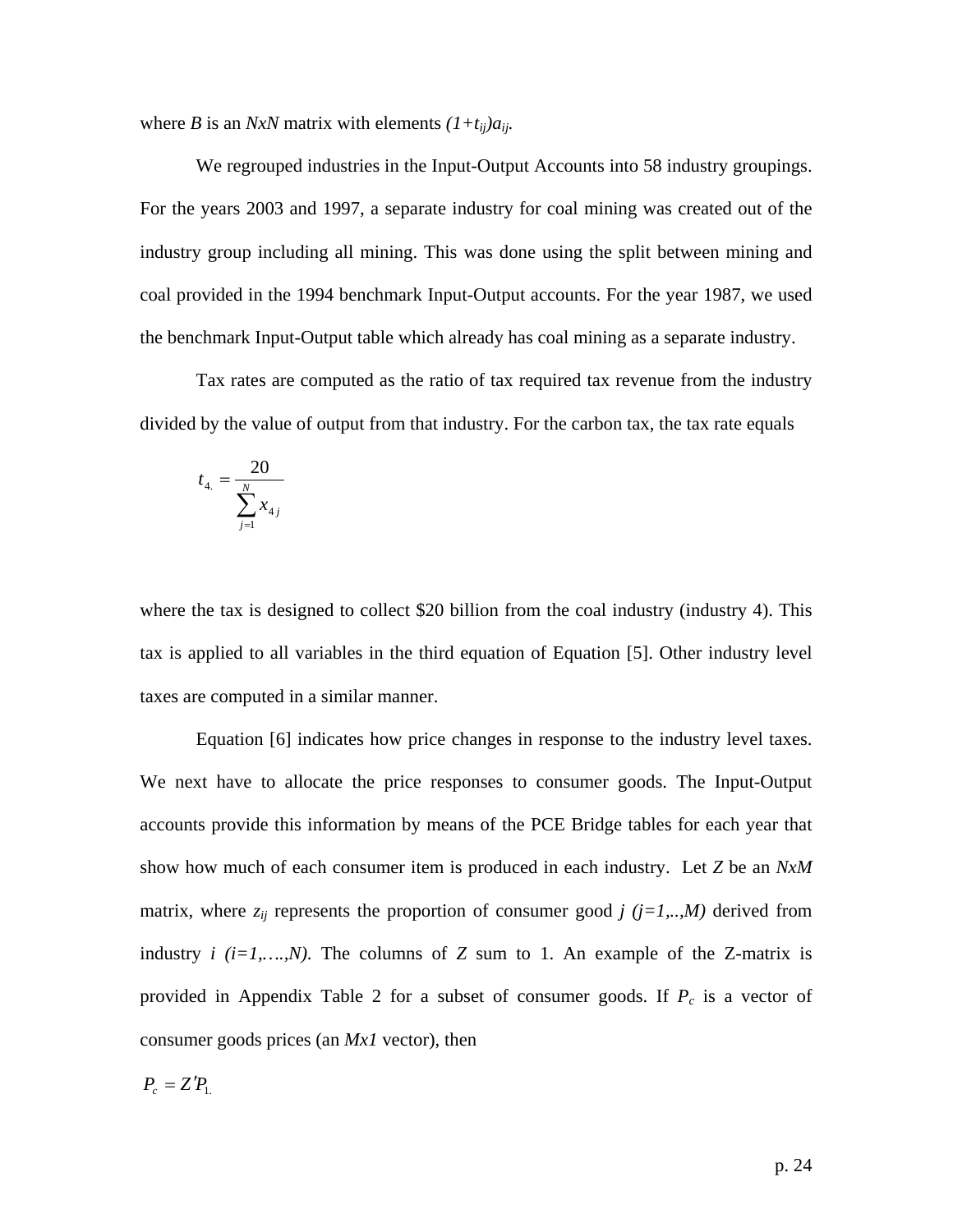The consumer prices derived using this methodology are then applied to consumption data in the CEX. An example of the consumer prices derived using this methodology is provided in Appendix Table 1 for all three years.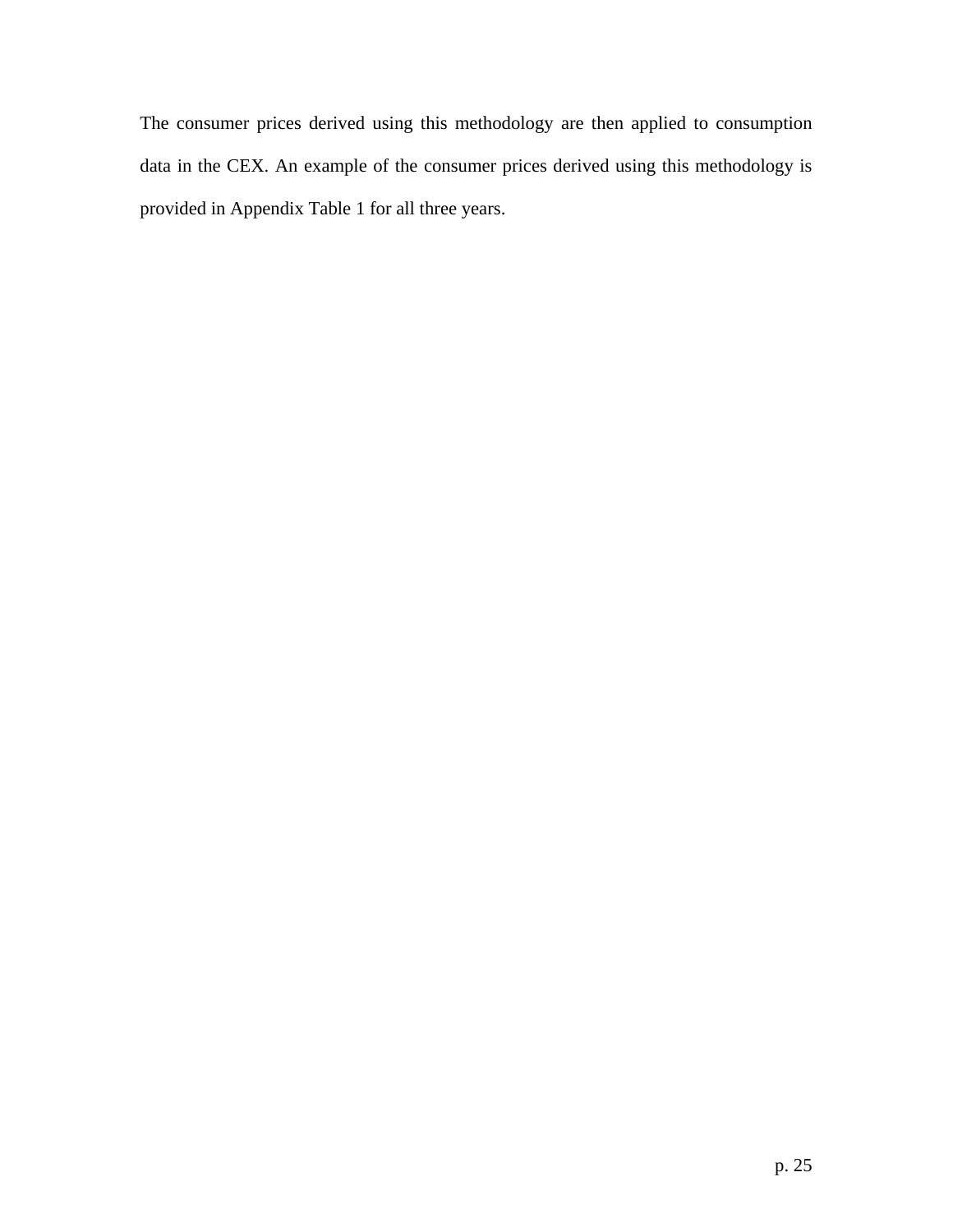|                | <b>CEX</b> categories              | <b>Year 2003</b> | <b>Year 1997</b> | <b>Year 1987</b> |
|----------------|------------------------------------|------------------|------------------|------------------|
| 1              | food at home                       | 0.93%            | 0.79%            | 0.63%            |
| $\overline{2}$ | food at restaurants                | 0.58%            | 0.54%            | 0.48%            |
| 3              | food at work                       | 0.92%            | 0.78%            | 0.62%            |
| $\overline{4}$ | tobacco                            | 0.91%            | 0.76%            | 0.62%            |
| 5              | alcohol at home*                   | 0.58%            | 0.54%            | 0.48%            |
| 6              | alcohol on premises*               | 0.58%            | 0.54%            | 0.48%            |
| $\overline{7}$ | clothes                            | 0.52%            | 0.61%            | 0.61%            |
| 8              | clothing services                  | 0.58%            | 0.37%            | 0.73%            |
| 9              | jewelry                            | 0.44%            | 0.46%            | 0.61%            |
| 10             | toiletries                         | 1.11%            | 1.18%            | 2.31%            |
| 11             | health and beauty                  | 0.41%            | 0.38%            | 0.68%            |
| 12             | tenant occupied non-farm dwellings | 0.25%            | 0.21%            | 0.14%            |
| 13             | other dwelling rentals             | 0.46%            | 0.41%            | 0.66%            |
| 14             | furnishings                        | 0.74%            | 0.80%            | 0.82%            |
| 15             | household supplies                 | 1.08%            | 1.02%            | 5.28%            |
| 16             | electricity                        | 12.48%           | 13.55%           | 11.25%           |
| 17             | natural gas                        | 12.48%           | 13.55%           | 11.25%           |
| 18             | water                              | 6.72%            | 7.51%            | 5.15%            |
| 19             | home heating oil                   | 15.23%           | 17.99%           | 2.09%            |
| 20             | telephone                          | 0.25%            | 0.21%            | 0.27%            |
| 21             | domestic services                  | 0.51%            | 0.41%            | 0.69%            |
| 22             | health                             | 0.41%            | 0.36%            | 1.22%            |
| 23             | business services                  | 0.25%            | 0.21%            | 0.14%            |
| 24             | life insurance                     | 0.25%            | 0.21%            | 0.28%            |
| 25             | automobile purchases               | 0.73%            | 0.66%            | 0.74%            |
| 26             | automobile parts                   | 0.79%            | 0.85%            | 1.03%            |
| 27             | automobile services                | 0.38%            | 0.33%            | 0.73%            |
| 28             | gasoline                           | 16.18%           | 19.37%           | 1.15%            |
| 29             | tolls                              | 0.94%            | 0.31%            | 0.63%            |
| 30             | automobile insurance               | 0.25%            | 0.21%            | 0.14%            |
| 31             | mass transit                       | 0.87%            | 0.70%            | 0.02%            |
| 32             | other transit                      | 0.71%            | 0.51%            | 0.14%            |
| 33             | air transportation                 | 1.84%            | 1.81%            | 1.93%            |
| 34             | books                              | 0.35%            | 0.24%            | 0.44%            |
| 35             | magazines                          | 0.28%            | 0.24%            | 0.44%            |
| 36             | recreation and sports equipment    | 0.61%            | 0.71%            | 0.74%            |
| 37             | other recreation services          | 0.47%            | 0.35%            | 0.62%            |
| 38             | gambling                           | 0.29%            | 0.29%            | 0.40%            |
| 39             | higher education                   | 0.27%            | 0.26%            | 0.55%            |
| 40             | nursery, primary, and secondary    |                  |                  |                  |
|                | education                          | 0.31%            | 0.33%            | 0.43%            |
| 41             | other education services           | 0.28%            | 0.25%            | 0.61%            |
| 42             | charity                            | $0.41\%$         | 0.42%            | 0.38%            |

# Appendix Table 1: Consumer Goods Price Increases as a Result of the Carbon Tax

Notes:

1. Values for alcohol have been set equal to food on premises

2. These price increases are calculated using a \$15 per metric ton carbon tax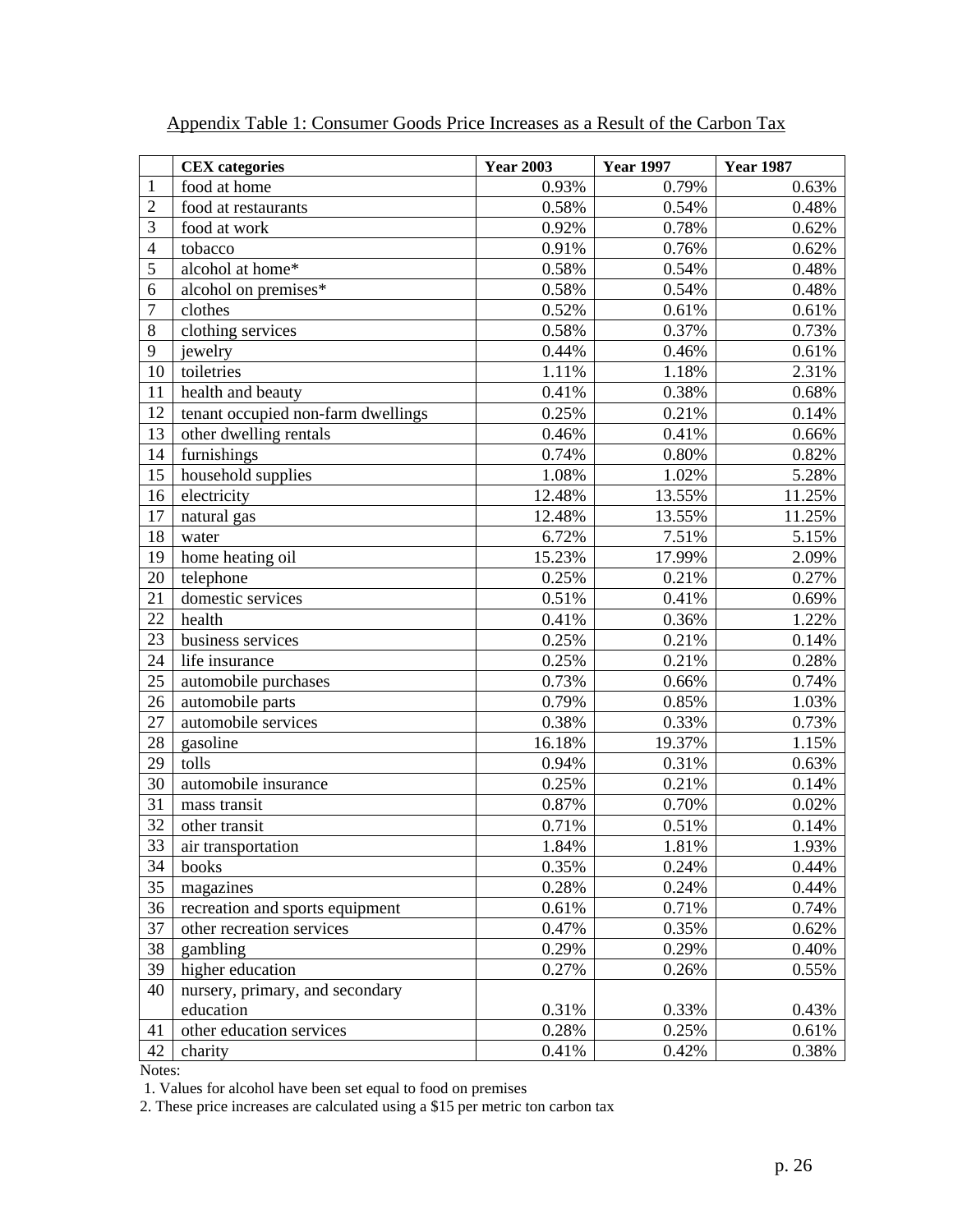| <b>Industry Groups</b>         | Food at<br>Home | Food at<br><b>Restaurants</b> | Food<br>at | <b>Tobacco</b><br>products | <b>Clothes</b> | <b>Clothing</b><br><b>Services</b> |
|--------------------------------|-----------------|-------------------------------|------------|----------------------------|----------------|------------------------------------|
|                                |                 |                               | Work       |                            |                |                                    |
| Farms                          | 0.0770          | 0.0000                        | 0.0558     | 0.0000                     | 0.0000         | 0.0000                             |
| Forestry, fishing, and related |                 |                               |            |                            |                |                                    |
| activities                     | 0.0085          | 0.0000                        | 0.0042     | 0.0000                     | 0.0000         | 0.0000                             |
| Oil and gas extraction         | 0.0000          | 0.0000                        | 0.0000     | 0.0000                     | 0.0000         | 0.0000                             |
| Coal Mining                    | 0.0000          | 0.0000                        | 0.0000     | 0.0000                     | 0.0000         | 0.0000                             |
| Mining, except oil and gas     | 0.0000          | 0.0000                        | 0.0000     | 0.0000                     | 0.0000         | 0.0000                             |
| Support activities for mining  | 0.0000          | 0.0000                        | 0.0000     | 0.0000                     | 0.0000         | 0.0000                             |
| <b>Utilities</b>               | 0.0000          | 0.0000                        | 0.0000     | 0.0000                     | 0.0000         | 0.0000                             |
| Construction                   | 0.0000          | 0.0000                        | 0.0000     | 0.0000                     | 0.0000         | 0.0000                             |
| Food and beverage and          |                 |                               |            |                            |                |                                    |
| tobacco products               | 0.9180          | 0.0000                        | 0.9400     | 1.0000                     | 0.0000         | 0.0000                             |
| Textile mills and textile      |                 |                               |            |                            |                |                                    |
| product mills                  | 0.0000          | 0.0000                        | 0.0000     | 0.0000                     | 0.0132         | 0.0000                             |
| Apparel and leather and        |                 |                               |            |                            |                |                                    |
| allied products                | 0.0000          | 0.0000                        | 0.0000     | 0.0000                     | 0.9607         | 0.0000                             |
| Wood products                  | 0.0000          | 0.0000                        | 0.0000     | 0.0000                     | 0.0003         | 0.0000                             |
| Paper products                 | 0.0000          | 0.0000                        | 0.0000     | 0.0000                     | 0.0214         | 0.0000                             |
| Printing and related support   |                 |                               |            |                            |                |                                    |
| activities                     | 0.0000          | 0.0000                        | 0.0000     | 0.0000                     | 0.0000         | 0.0000                             |
| Petroleum and coal products    | 0.0000          | 0.0000                        | 0.0000     | 0.0000                     | 0.0000         | 0.0000                             |
| Chemical products              | 0.0010          | 0.0000                        | 0.0000     | 0.0000                     | 0.0000         | 0.0000                             |
| Plastics and rubber products   | 0.0000          | 0.0000                        | 0.0000     | 0.0000                     | 0.0002         | 0.0000                             |
| Nonmetallic mineral            |                 |                               |            |                            |                |                                    |
| products                       | 0.0000          | 0.0000                        | 0.0000     | 0.0000                     | 0.0000         | 0.0000                             |
| Primary metals                 | 0.0000          | 0.0000                        | 0.0000     | 0.0000                     | 0.0000         | 0.0000                             |
| Fabricated metal products      | 0.0000          | 0.0000                        | 0.0000     | 0.0000                     | 0.0000         | 0.0000                             |
| Machinery                      | 0.0000          | 0.0000                        | 0.0000     | 0.0000                     | 0.0000         | 0.0000                             |
| Computer and electronic        |                 |                               |            |                            |                |                                    |
| products                       | 0.0000          | 0.0000                        | 0.0000     | 0.0000                     | 0.0000         | 0.0000                             |
| Electrical equipment,          |                 |                               |            |                            |                |                                    |
| appliances, and components     | 0.0000          | 0.0000                        | 0.0000     | 0.0000                     | 0.0000         | 0.0000                             |
| Motor vehicles, bodies and     |                 |                               |            |                            |                |                                    |
| trailers, and parts            | 0.0000          | 0.0000                        | 0.0000     | 0.0000                     | 0.0000         | 0.0000                             |
| Other transportation           |                 |                               |            |                            |                |                                    |
| equipment                      | 0.0000          | 0.0000                        | 0.0000     | 0.0000                     | 0.0000         | 0.0000                             |
| Furniture and related          |                 |                               |            |                            |                |                                    |
| products                       | 0.0000          | 0.0000                        | 0.0000     | 0.0000                     | 0.0000         | 0.0000                             |
| Miscellaneous                  |                 |                               |            |                            |                |                                    |
| manufacturing                  | 0.0000          | 0.0000                        | 0.0000     | 0.0000                     | 0.0036         | 0.0000                             |
| Wholesale trade                | 0.0000          | 0.0000                        | 0.0000     | 0.0000                     | 0.0000         | 0.0000                             |
| Retail trade                   | 0.0000          | 0.0000                        | 0.0000     | 0.0000                     | 0.0000         | 0.0000                             |
| Air transportation             | 0.0000          | 0.0006                        | 0.0000     | 0.0000                     | 0.0000         | 0.0000                             |
| Rail transportation            | 0.0000          | 0.0001                        | 0.0000     | 0.0000                     | 0.0000         | 0.0000                             |
| Water transportation           | 0.0000          | 0.0000                        | 0.0000     | 0.0000                     | 0.0000         | 0.0000                             |

| Appendix Table 2: Z-matrix for 2003 for a sub-set of consumption goods |  |
|------------------------------------------------------------------------|--|
|------------------------------------------------------------------------|--|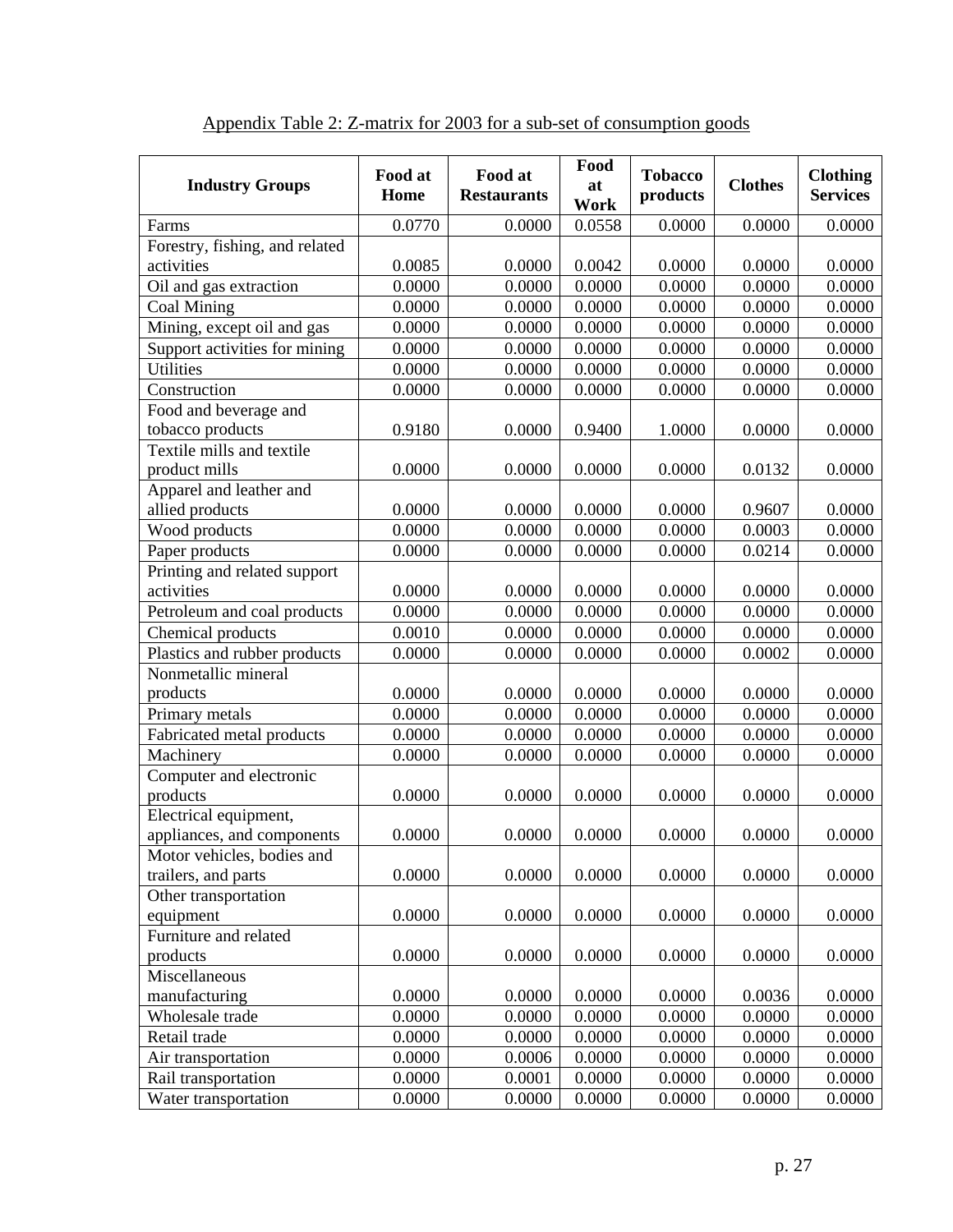| Truck transportation         | 0.0000    | 0.0000 | 0.0000 | 0.0000 | 0.0000    | 0.0000 |
|------------------------------|-----------|--------|--------|--------|-----------|--------|
| Transit and ground passenger |           |        |        |        |           |        |
| transportation               | 0.0000    | 0.0000 | 0.0000 | 0.0000 | 0.0000    | 0.0000 |
| Pipeline transportation      | 0.0000    | 0.0000 | 0.0000 | 0.0000 | 0.0000    | 0.0000 |
| Other transportation and     |           |        |        |        |           |        |
| support activities           | 0.0000    | 0.0000 | 0.0000 | 0.0000 | 0.0000    | 0.0000 |
| Warehousing and storage      | 0.0000    | 0.0000 | 0.0000 | 0.0000 | 0.0000    | 0.0000 |
| Publishing industries        |           |        |        |        |           |        |
| (includes software)          | 0.0000    | 0.0000 | 0.0000 | 0.0000 | 0.0024    | 0.0000 |
| Motion picture and sound     |           |        |        |        |           |        |
| recording industries         | 0.0000    | 0.0098 | 0.0000 | 0.0000 | 0.0000    | 0.0000 |
| Broadcasting and             |           |        |        |        |           |        |
| telecommunications           | 0.0000    | 0.0000 | 0.0000 | 0.0000 | 0.0000    | 0.0000 |
| Information and data         |           |        |        |        |           |        |
| processing services          | 0.0000    | 0.0000 | 0.0000 | 0.0000 | 0.0000    | 0.0000 |
| Finance                      | 0.0000    | 0.0000 | 0.0000 | 0.0000 | 0.0000    | 0.0000 |
| Legal services               | 0.0000    | 0.0000 | 0.0000 | 0.0000 | 0.0000    | 0.0000 |
| Miscellaneous professional,  |           |        |        |        |           |        |
| scientific and technical     |           |        |        |        |           |        |
| services                     | 0.0000    | 0.0000 | 0.0000 | 0.0000 | 0.0000    | 0.0000 |
| Computer systems design      |           |        |        |        |           |        |
| and related services         | 0.0000    | 0.0000 | 0.0000 | 0.0000 | 0.0000    | 0.0000 |
| Management of companies      |           |        |        |        |           |        |
| and enterprises              | 0.0000    | 0.0000 | 0.0000 | 0.0000 | 0.0000    | 0.0000 |
| Administrative and support   |           |        |        |        |           |        |
| services                     | 0.0000    | 0.0000 | 0.0000 | 0.0000 | 0.0000    | 0.0000 |
| Waste management and         |           |        |        |        |           |        |
| remediation services         | 0.0000    | 0.0000 | 0.0000 | 0.0000 | 0.0000    | 0.0000 |
| <b>Educational services</b>  | 0.0000    | 0.0000 | 0.0000 | 0.0000 | 0.0000    | 0.0000 |
| Ambulatory health care       |           |        |        |        |           |        |
| services                     | 0.0000    | 0.0000 | 0.0000 | 0.0000 | 0.0000    | 0.0000 |
| Hospitals and nursing and    |           |        |        |        |           |        |
| residential care facilities  | 0.0000    | 0.0000 | 0.0000 | 0.0000 | 0.0000    | 0.0000 |
| Social assistance            | 0.0000    | 0.0000 | 0.0000 | 0.0000 | 0.0000    | 0.0000 |
| Performing arts, spectator   |           |        |        |        |           |        |
| sports, museums, and related |           |        |        |        |           |        |
| activities                   | 0.0000    | 0.0043 | 0.0000 | 0.0000 | 0.0000    | 0.0000 |
| Amusements, gambling, and    |           |        |        |        |           |        |
| recreation industries        | 0.0000    | 0.0008 | 0.0000 | 0.0000 | 0.0000    | 0.0000 |
| Accommodation                | 0.0000    | 0.0000 | 0.0000 | 0.0000 | 0.0000    | 0.0178 |
| Food services and drinking   |           |        |        |        |           |        |
| places                       | 0.0000    | 0.9843 | 0.0000 | 0.0000 | 0.0000    | 0.9822 |
| Other services, except       |           |        |        |        |           |        |
| government                   | 0.0000    | 0.0000 | 0.0000 | 0.0000 | 0.0022    | 0.0000 |
| Government                   | $-0.0045$ | 0.0000 | 0.0000 | 0.0000 | $-0.0040$ | 0.0000 |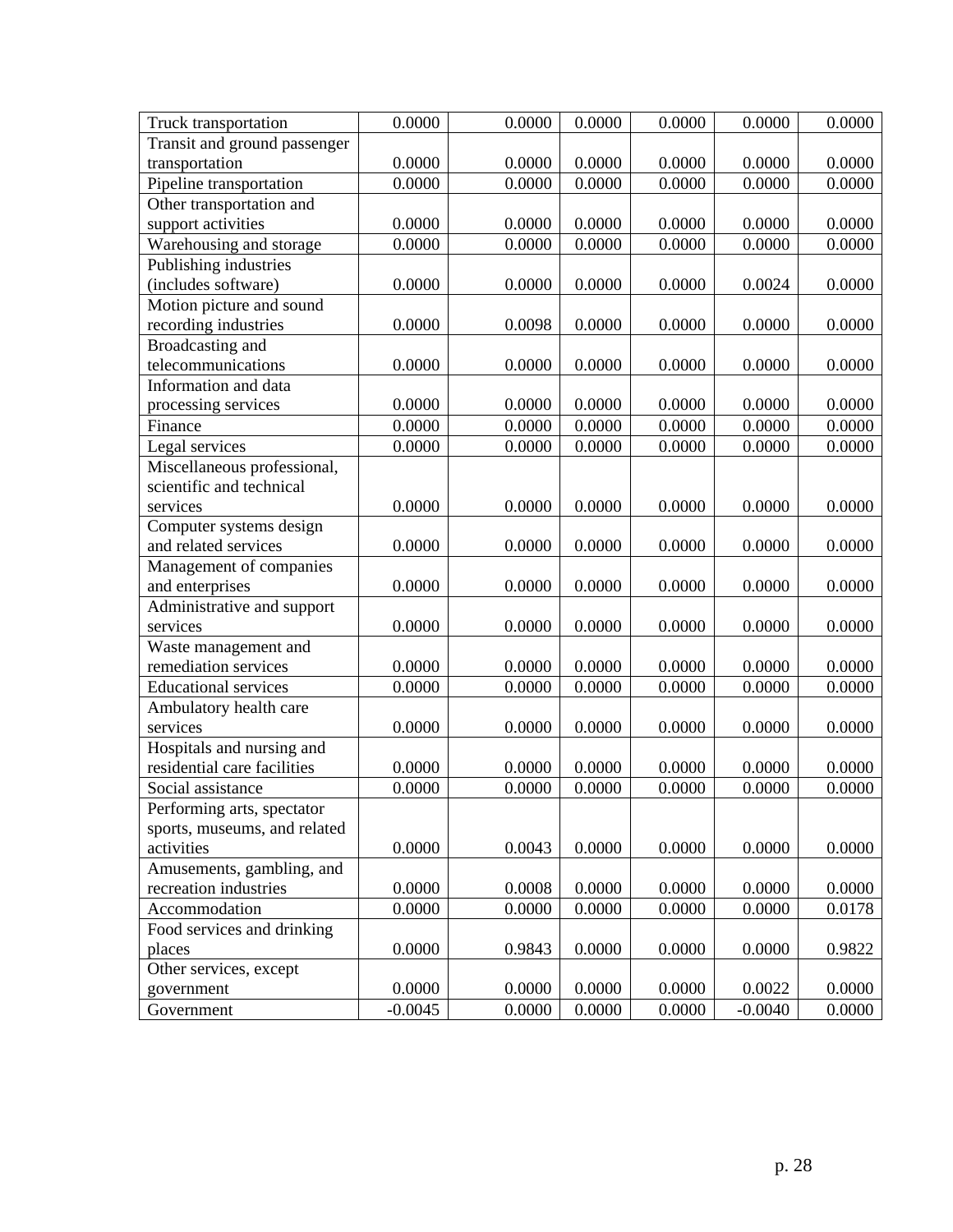| Decile        | 1987 | 1997 | 2003 |
|---------------|------|------|------|
| <b>Bottom</b> | 4.17 | 4.13 | 3.69 |
| Second        | 3.49 | 3.19 | 2.98 |
| Third         | 2.78 | 2.92 | 2.33 |
| Fourth        | 2.36 | 2.36 | 2.06 |
| Fifth         | 1.94 | 1.96 | 1.79 |
| Sixth         | 1.63 | 1.69 | 1.56 |
| Seventh       | 1.43 | 1.54 | 1.32 |
| Eighth        | 1.39 | 1.40 | 1.22 |
| Ninth         | 1.19 | 1.17 | 1.04 |
| Top           | 1.04 | 0.87 | 0.80 |

Table 1: Distribution of Total Burden: Annual Income

Figure 1

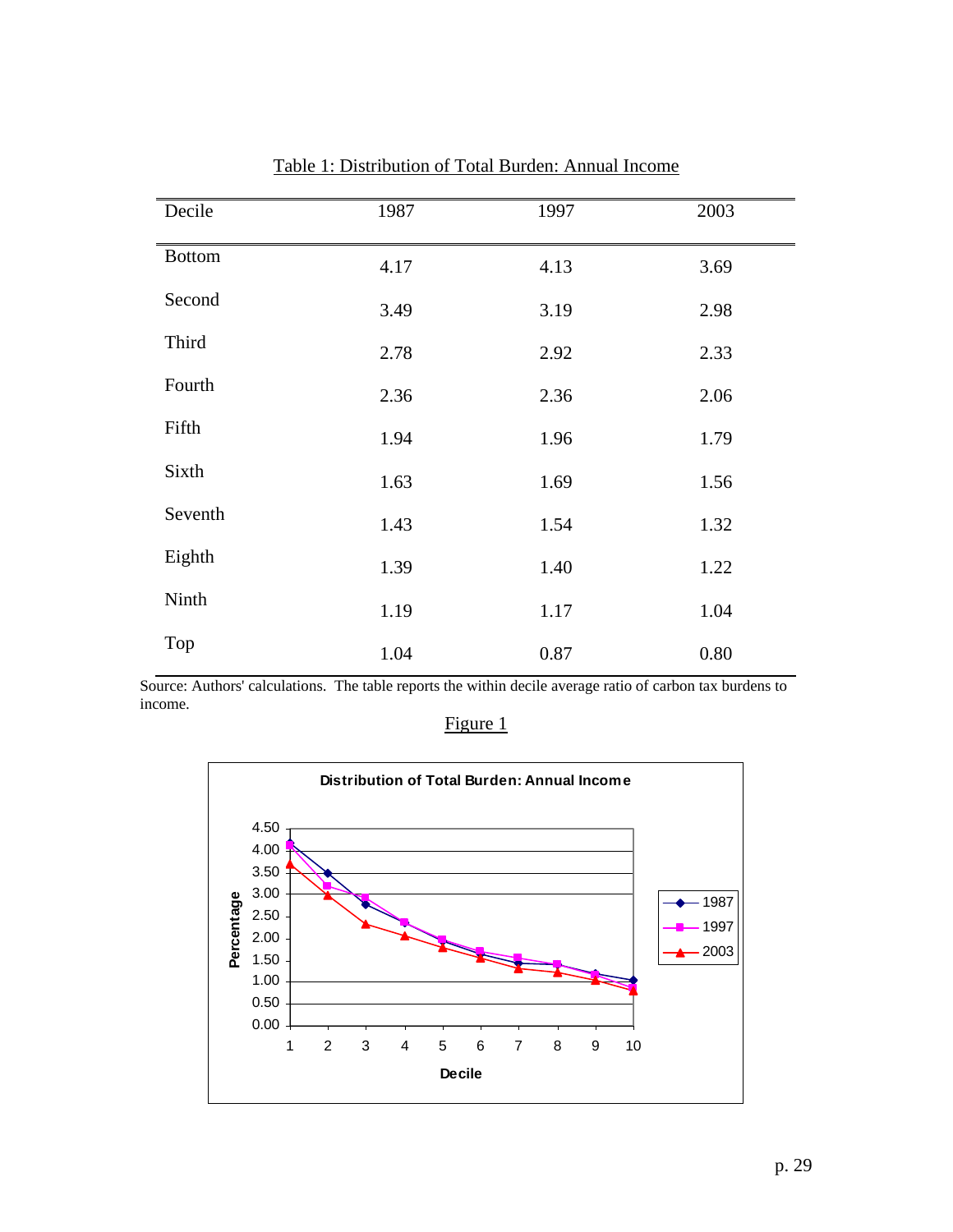| Decile        | 1987 | 1997 | 2003 |
|---------------|------|------|------|
| <b>Bottom</b> | 2.03 | 2.83 | 2.25 |
| Second        | 1.58 | 2.11 | 1.80 |
| Third         | 1.18 | 1.97 | 1.46 |
| Fourth        | 0.97 | 1.59 | 1.31 |
| Fifth         | 0.75 | 1.31 | 1.11 |
| Sixth         | 0.61 | 1.10 | 0.97 |
| Seventh       | 0.56 | 0.99 | 0.80 |
| Eighth        | 0.52 | 0.91 | 0.71 |
| Ninth         | 0.42 | 0.73 | 0.61 |
| Top           | 0.34 | 0.51 | 0.42 |

Table 2: Distribution of Direct Burden: Annual Income

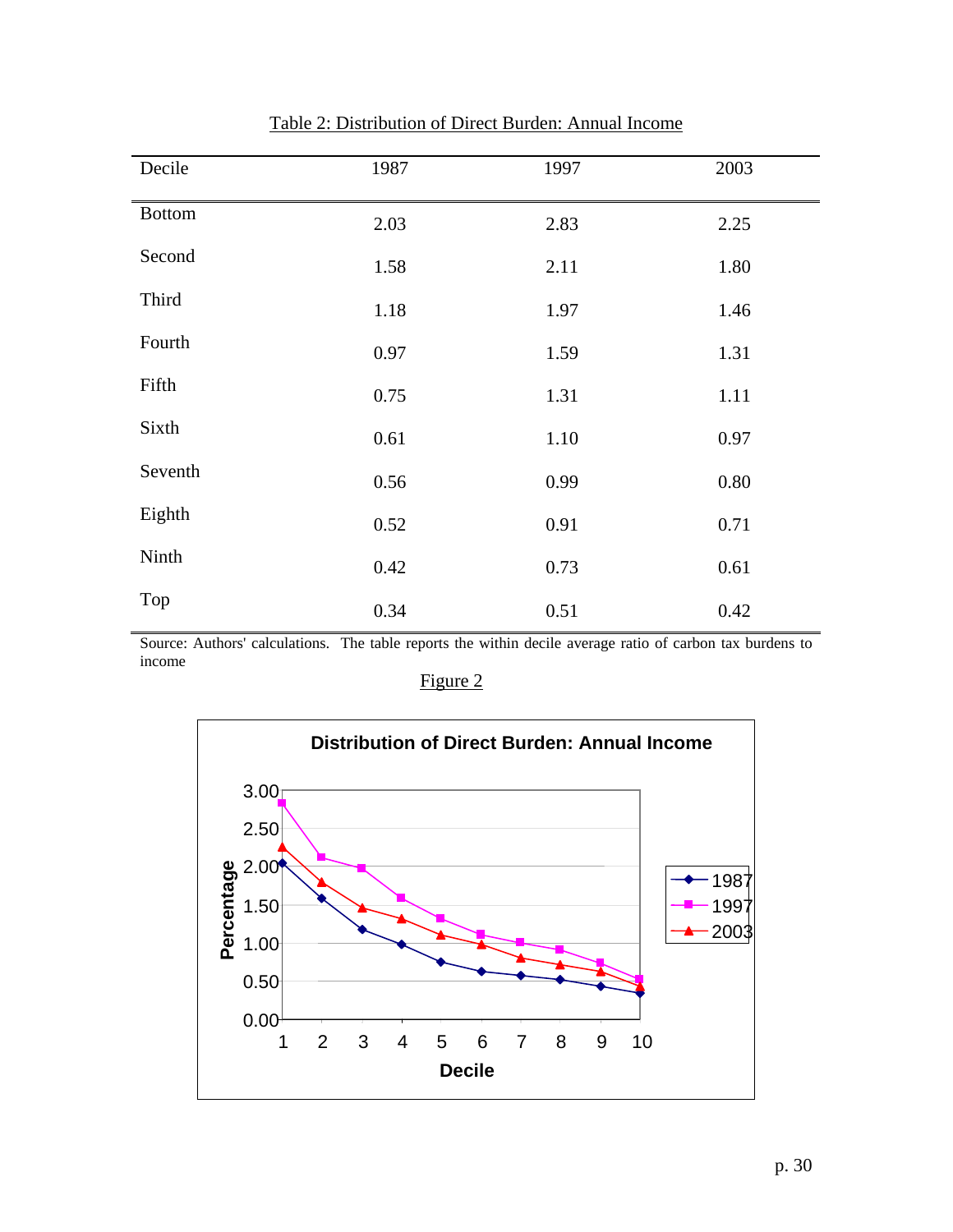| Decile        | 1987 | 1997 | 2003 |
|---------------|------|------|------|
| <b>Bottom</b> | 2.14 | 1.30 | 1.44 |
| Second        | 1.91 | 1.07 | 1.18 |
| Third         | 1.60 | 0.95 | 0.87 |
| Fourth        | 1.39 | 0.78 | 0.75 |
| Fifth         | 1.20 | 0.65 | 0.68 |
| Sixth         | 1.02 | 0.59 | 0.59 |
| Seventh       | 0.87 | 0.55 | 0.52 |
| Eighth        | 0.87 | 0.49 | 0.51 |
| Ninth         | 0.77 | 0.44 | 0.42 |
| Top           | 0.70 | 0.36 | 0.37 |

Table 3: Distribution of Indirect Burden: Annual Income

Figure 3

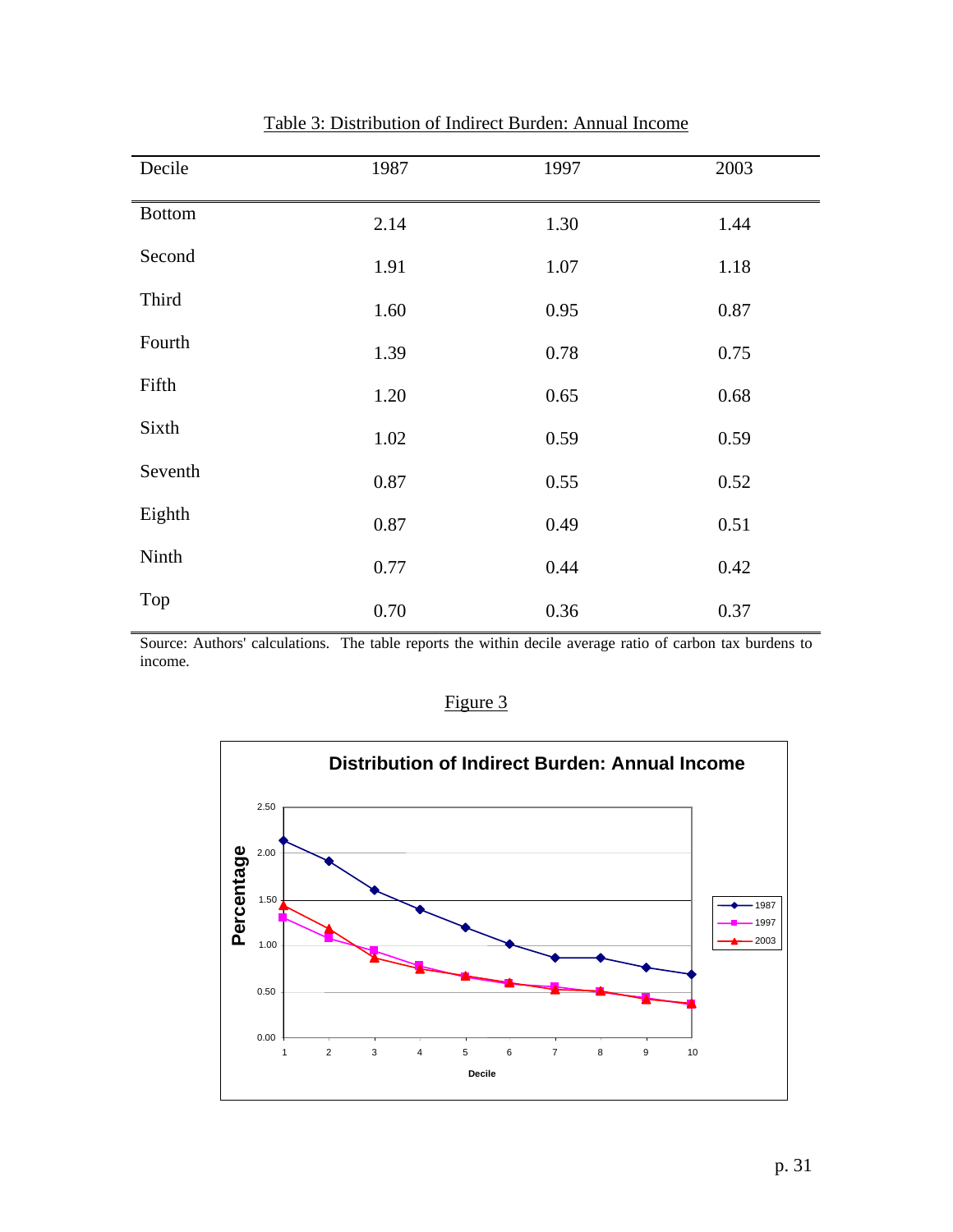| Decile        | 1987 | 1997 | 2003 |
|---------------|------|------|------|
| <b>Bottom</b> | 1.83 | 1.70 | 1.48 |
| Second        | 1.75 | 1.61 | 1.46 |
| Third         | 1.60 | 1.58 | 1.34 |
| Fourth        | 1.54 | 1.48 | 1.34 |
| Fifth         | 1.48 | 1.41 | 1.27 |
| Sixth         | 1.40 | 1.35 | 1.19 |
| Seventh       | 1.39 | 1.29 | 1.19 |
| Eighth        | 1.31 | 1.19 | 1.07 |
| Ninth         | 1.30 | 1.10 | 1.00 |
| Top           | 1.21 | 0.97 | 0.87 |

Table 4: Distribution of Total Burden: Current Consumption

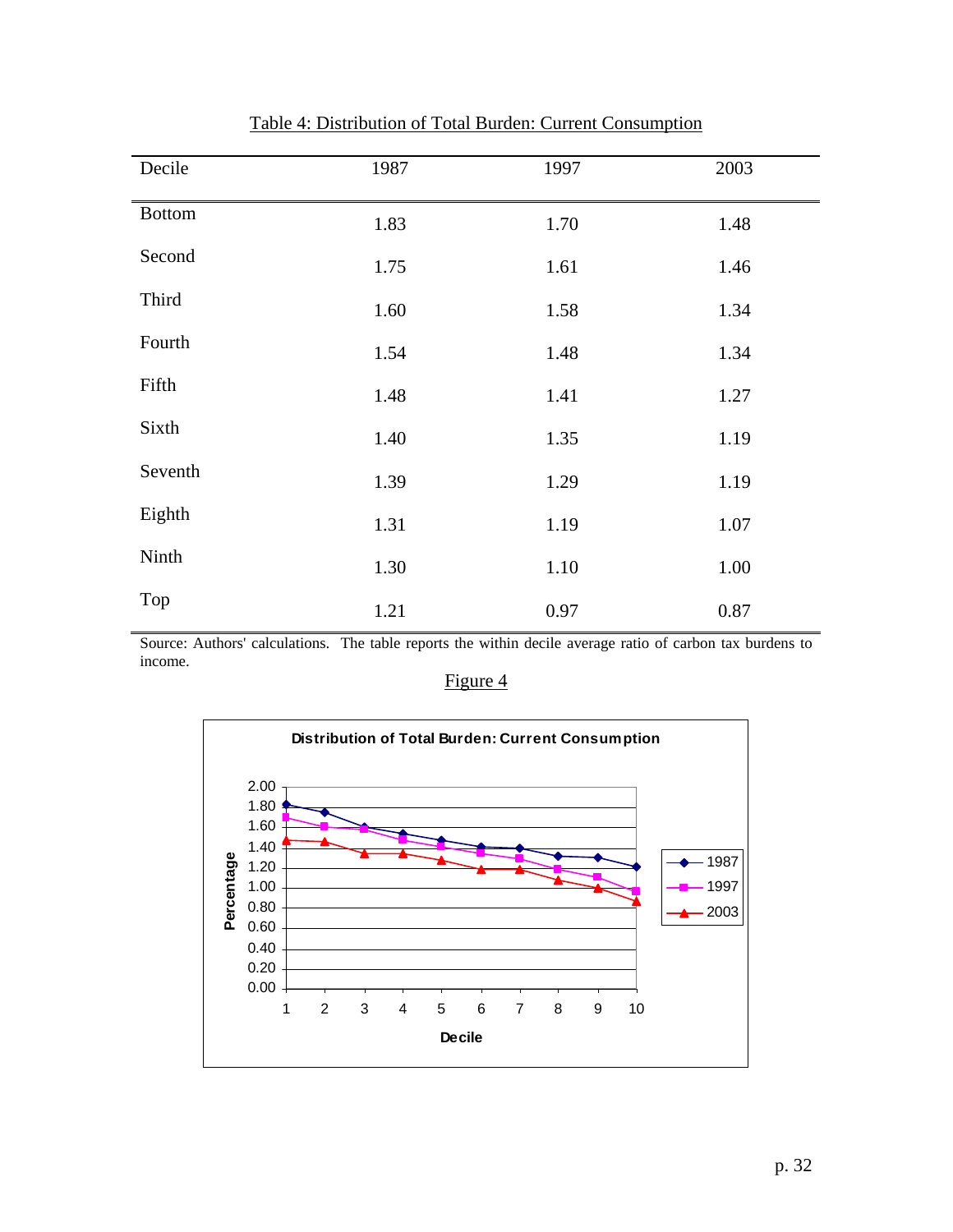| Decile        | 1987 | 1997 | 2003 |
|---------------|------|------|------|
| <b>Bottom</b> | 1.03 | 1.24 | 1.00 |
| Second        | 0.93 | 1.14 | 1.01 |
| Third         | 0.76 | 1.12 | 0.89 |
| Fourth        | 0.69 | 1.02 | 0.89 |
| Fifth         | 0.64 | 0.96 | 0.82 |
| Sixth         | 0.56 | 0.91 | 0.73 |
| Seventh       | 0.54 | 0.85 | 0.73 |
| Eighth        | 0.47 | 0.75 | 0.63 |
| Ninth         | 0.44 | 0.66 | 0.56 |
| Top           | 0.37 | 0.54 | 0.44 |

Table 5: Distribution of Direct Burden: Current Consumption



1 2 3 4 5 6 7 8 9 10 **Decile**

**Percentage**

Figure 5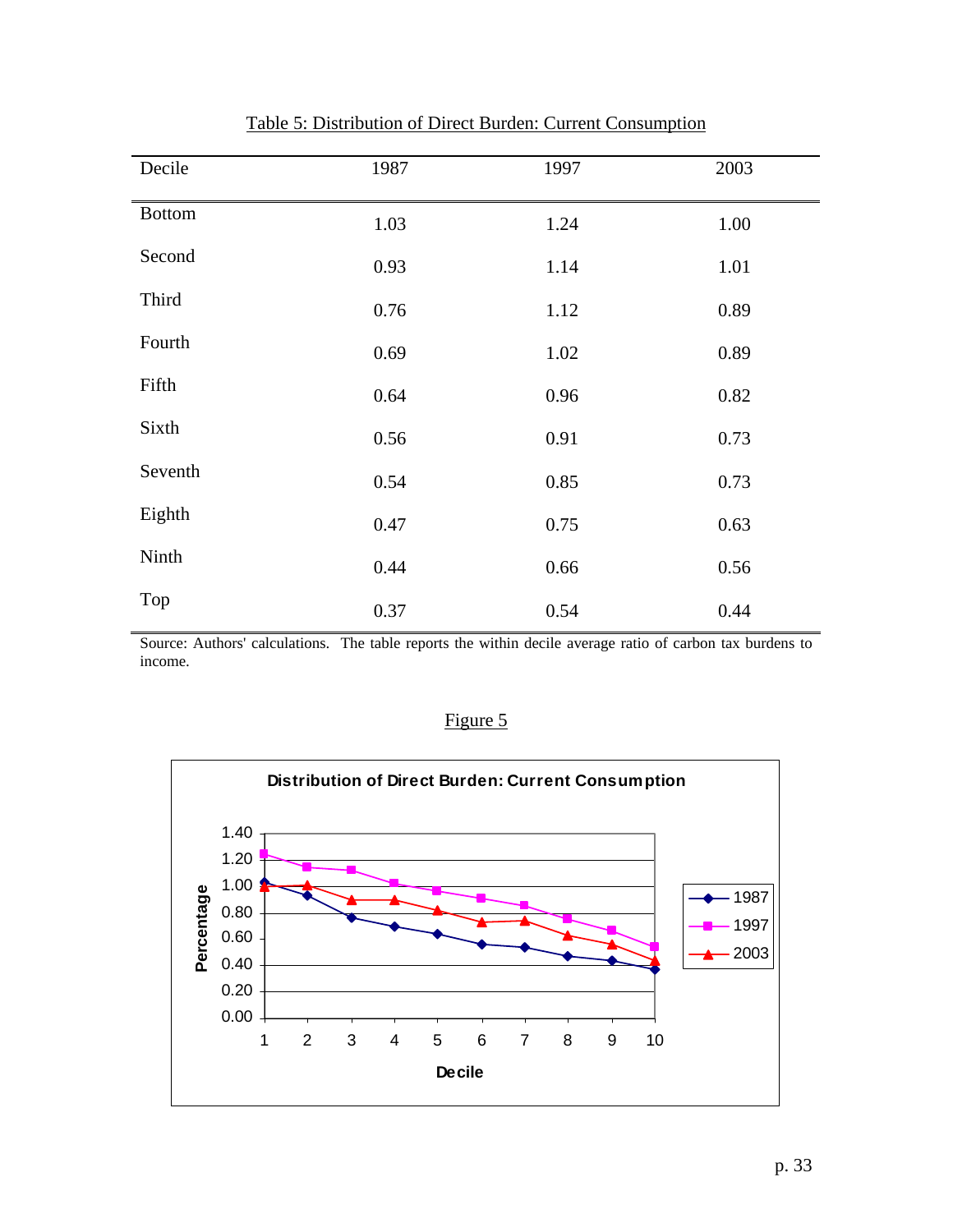| Decile        | 1987 | 1997 | 2003 |
|---------------|------|------|------|
| <b>Bottom</b> | 0.81 | 0.46 | 0.48 |
| Second        | 0.82 | 0.47 | 0.46 |
| Third         | 0.84 | 0.46 | 0.45 |
| Fourth        | 0.85 | 0.45 | 0.45 |
| Fifth         | 0.84 | 0.45 | 0.45 |
| Sixth         | 0.85 | 0.44 | 0.46 |
| Seventh       | 0.85 | 0.44 | 0.45 |
| Eighth        | 0.85 | 0.44 | 0.45 |
| Ninth         | 0.86 | 0.44 | 0.44 |
| Top           | 0.85 | 0.43 | 0.43 |

Table 6: Distribution of Indirect Burden: Current Consumption

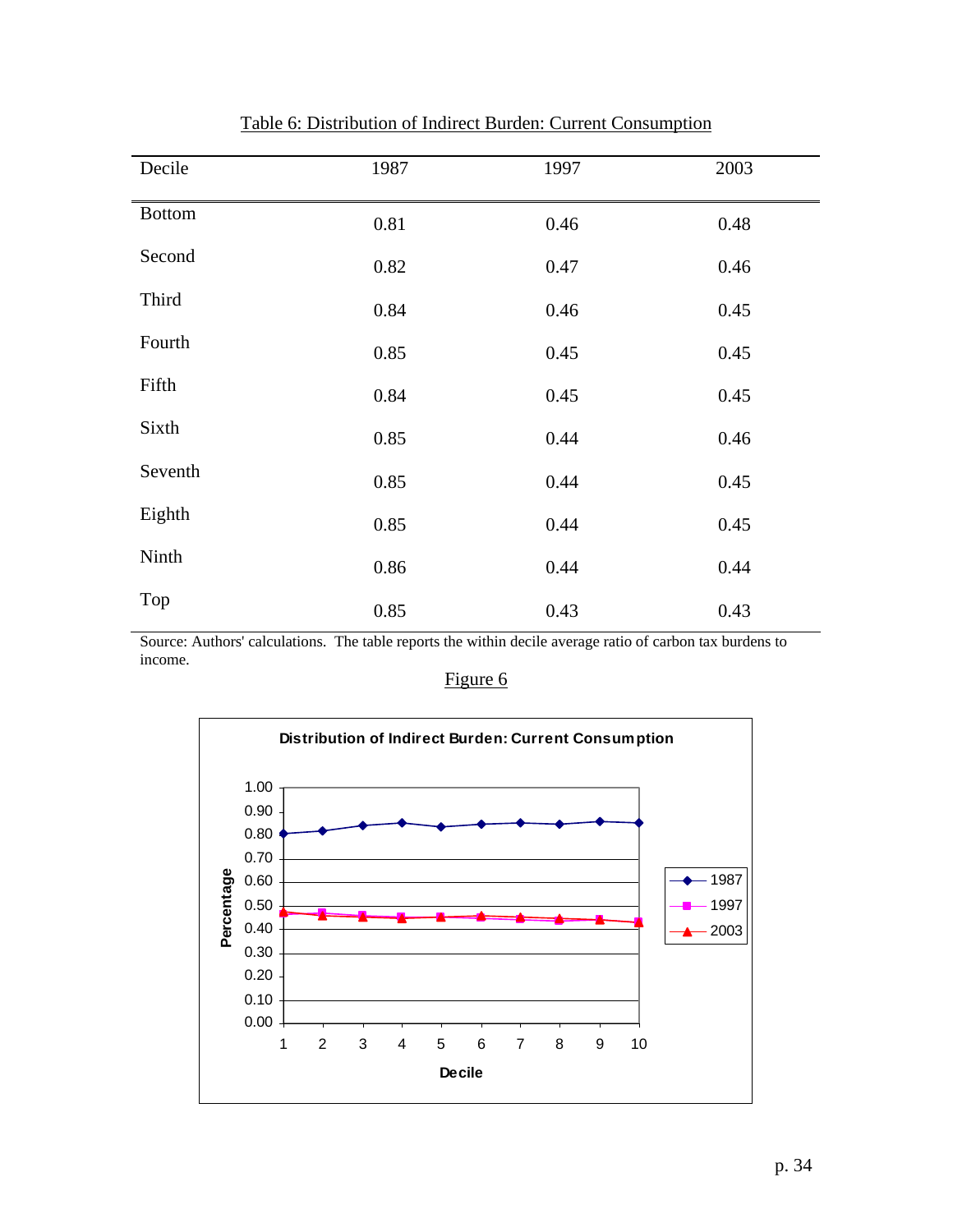| Decile        | 1987 | 1997 | 2003 |
|---------------|------|------|------|
| <b>Bottom</b> | 1.54 | 1.55 | 1.17 |
| Second        | 1.38 | 1.38 | 1.17 |
| Third         | 1.41 | 1.35 | 1.29 |
| Fourth        | 1.48 | 1.41 | 1.23 |
| Fifth         | 1.46 | 1.44 | 1.33 |
| Sixth         | 1.39 | 1.42 | 1.23 |
| Seventh       | 1.39 | 1.39 | 1.19 |
| Eighth        | 1.38 | 1.40 | 1.09 |
| Ninth         | 1.26 | 1.25 | 1.02 |
| Top           | 1.22 | 1.12 | 0.91 |

Table 7: Distribution of Total Burden: Lifetime Consumption

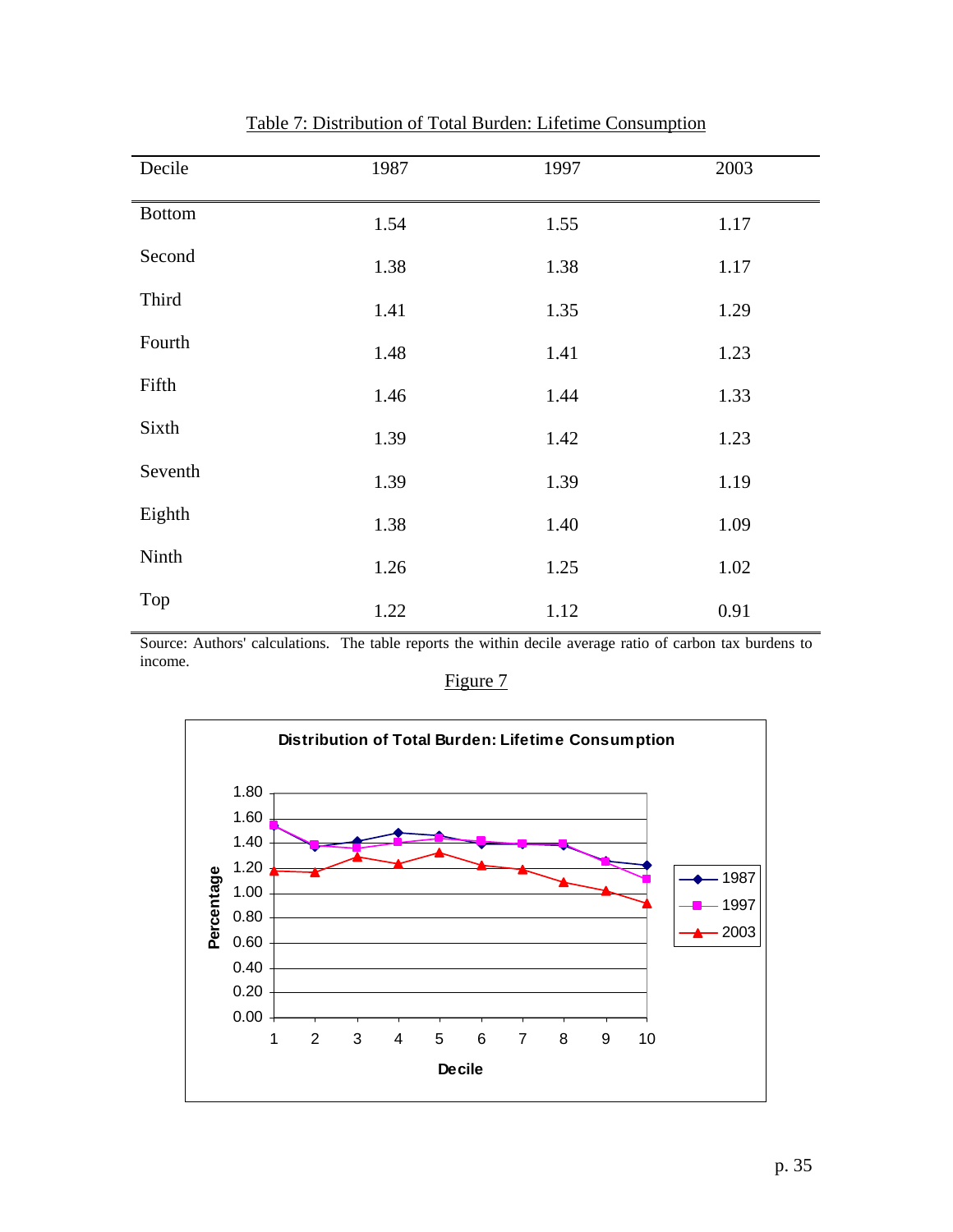| Decile        | 1987 | 1997 | 2003 |
|---------------|------|------|------|
| <b>Bottom</b> | 0.74 | 1.11 | 0.73 |
| Second        | 0.59 | 0.93 | 0.72 |
| Third         | 0.63 | 0.92 | 0.85 |
| Fourth        | 0.72 | 0.97 | 0.77 |
| Fifth         | 0.67 | 0.98 | 0.88 |
| Sixth         | 0.59 | 0.98 | 0.78 |
| Seventh       | 0.59 | 0.95 | 0.74 |
| Eighth        | 0.57 | 0.95 | 0.65 |
| Ninth         | 0.44 | 0.81 | 0.58 |
| Top           | 0.41 | 0.68 | 0.48 |

Table 8: Distribution of Direct Burden: Lifetime Consumption

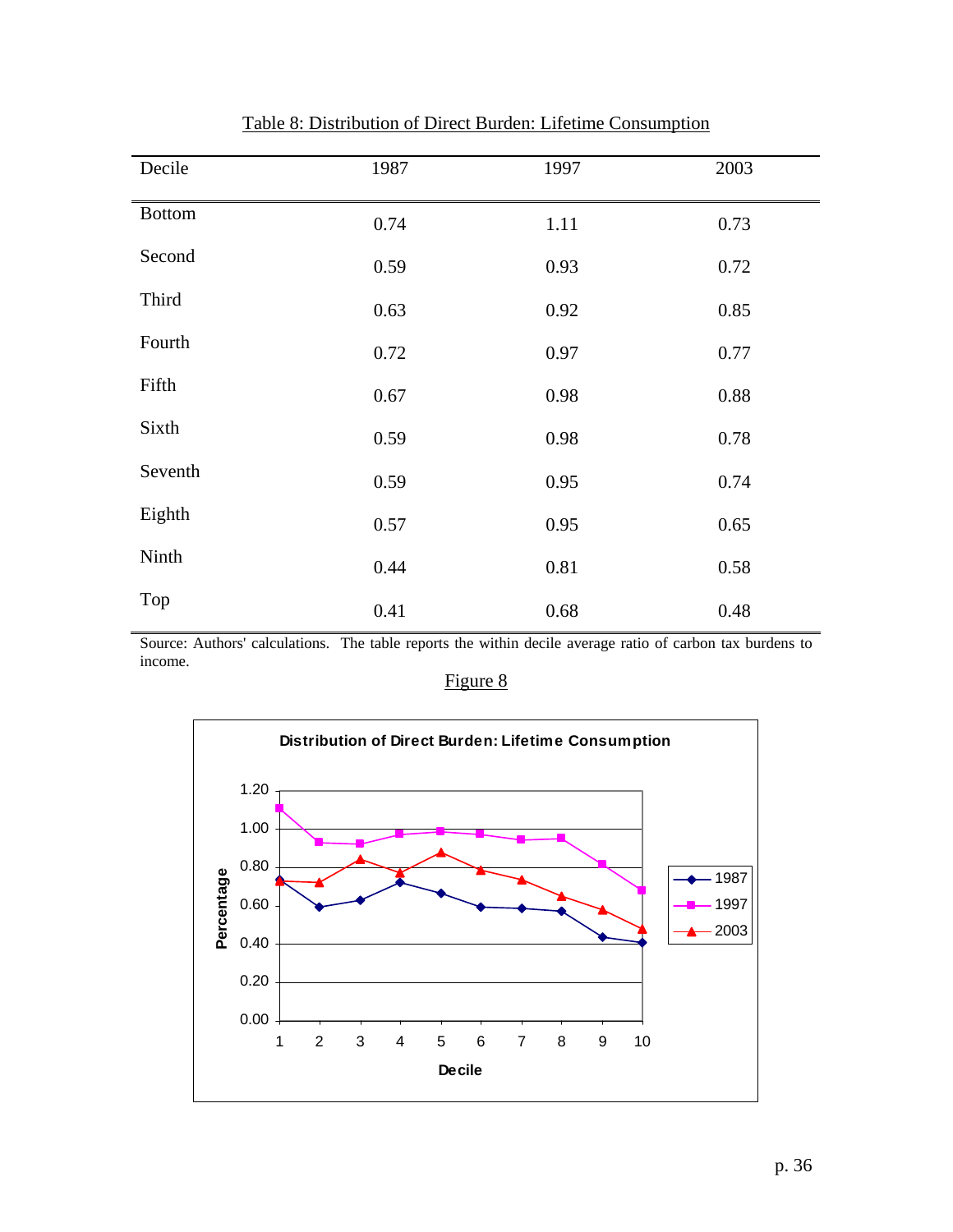| Decile        | 1987 | 1997 | 2003 |
|---------------|------|------|------|
| <b>Bottom</b> | 0.79 | 0.46 | 0.45 |
| Second        | 0.78 | 0.45 | 0.45 |
| Third         | 0.79 | 0.44 | 0.45 |
| Fourth        | 0.77 | 0.45 | 0.46 |
| Fifth         | 0.80 | 0.45 | 0.45 |
| Sixth         | 0.80 | 0.45 | 0.44 |
| Seventh       | 0.80 | 0.44 | 0.45 |
| Eighth        | 0.82 | 0.45 | 0.44 |
| Ninth         | 0.82 | 0.44 | 0.45 |
| Top           | 0.81 | 0.44 | 0.43 |

Table 9: Distribution of Indirect Burden: Lifetime Consumption

Figure 9

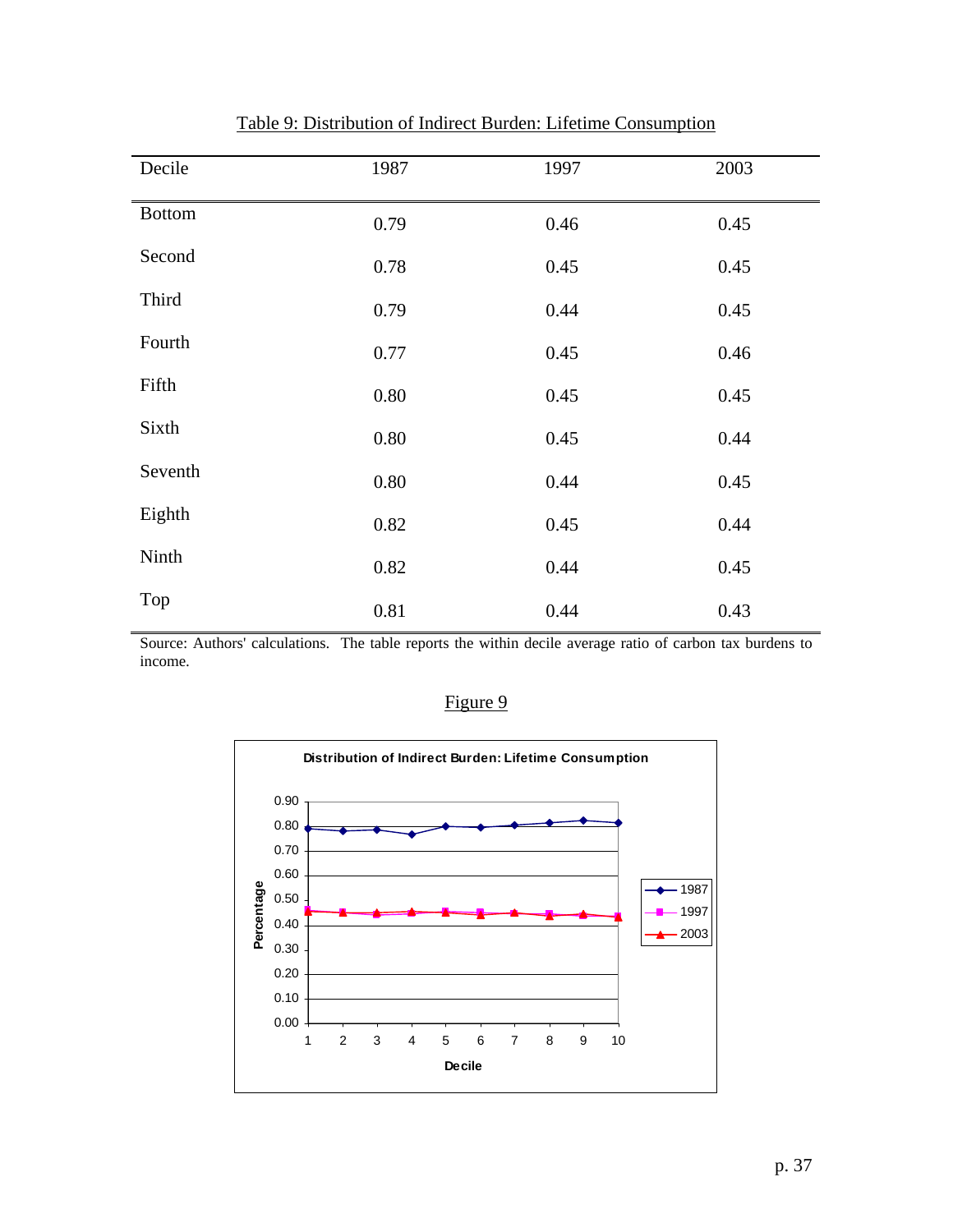Figure 10

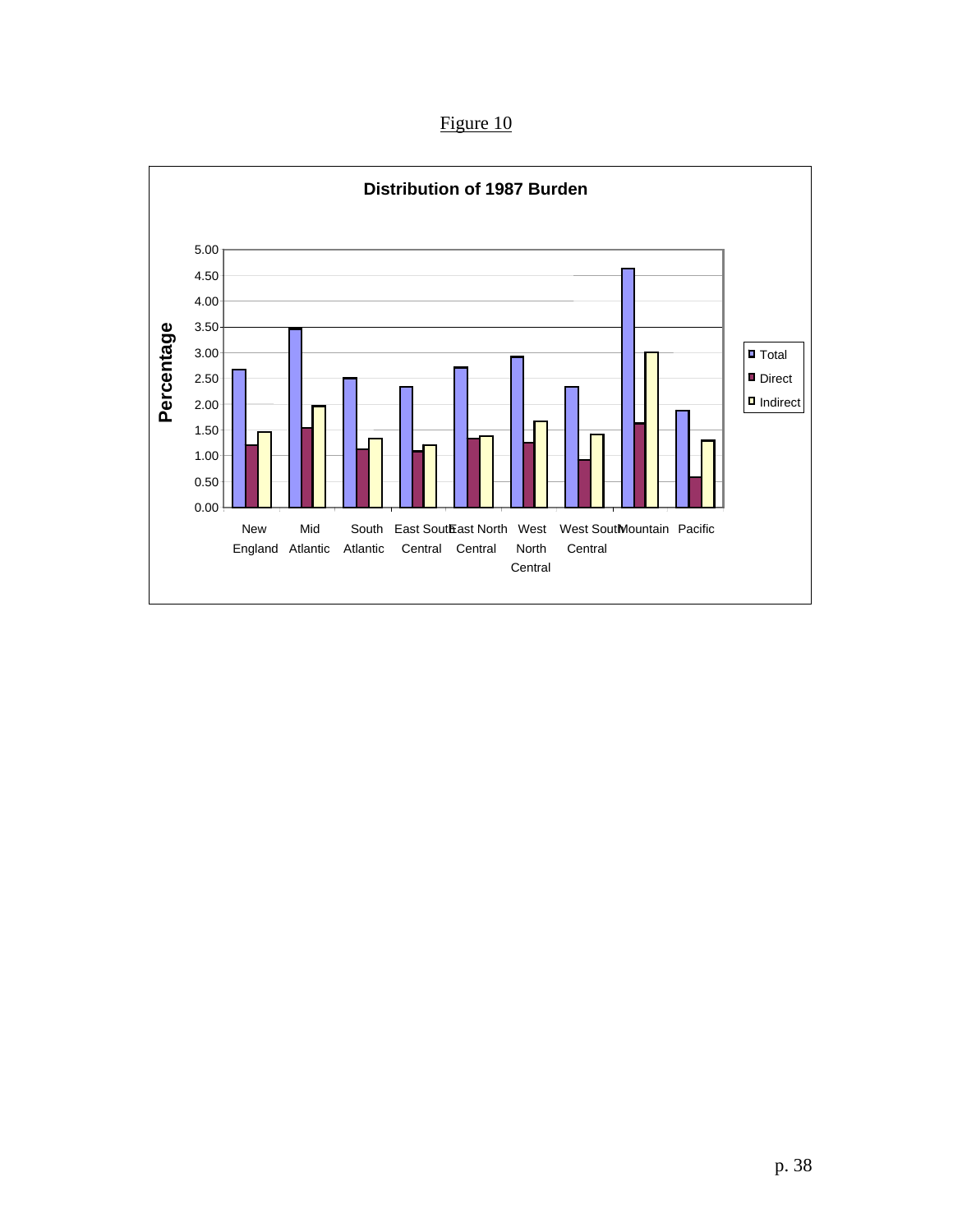Figure 11